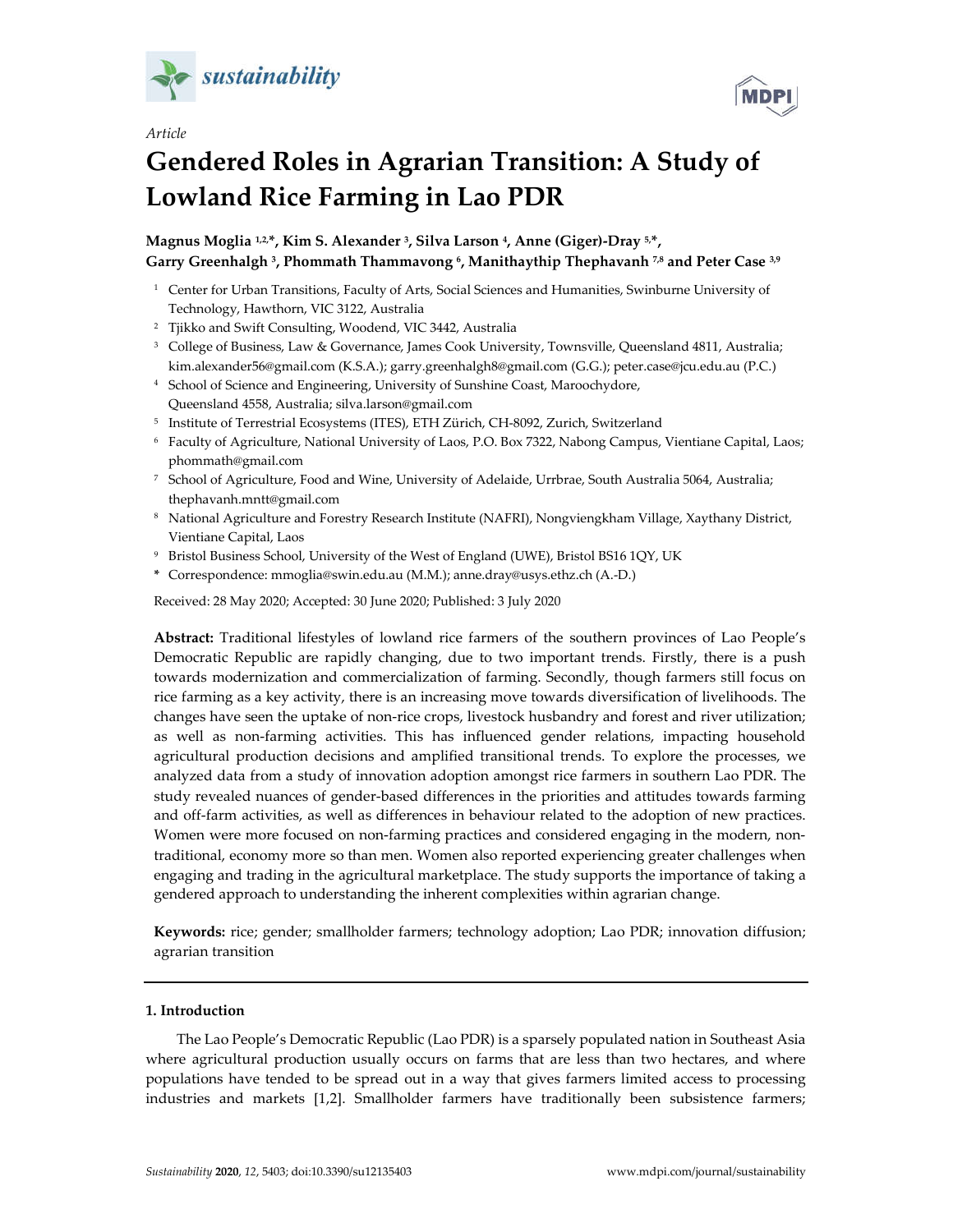dependent on cultivatable land for rice and livestock production with an array of non-timber forest and river products used as supplementary food sources and marketable goods [3–5]. More recently, Lao PDR is experiencing agrarian transitional changes that are also occurring elsewhere in Southeast Asia. These transitions are intricate and may cause social change and have considerable impacts on resource management practices as well as a fundamental change of landscapes [6,7]. Agrarian transition has been described by [7] p. 286: "as the transformation of societies from primarily non-urban populations dependent upon agricultural production and organized through rural social structures, to predominantly urbanized, industrialized and market-based societies". The changes that are happening in Lao PDR include intensified production, the territorial expansion of large actors, market integration, including urbanization of the population, rapid industrialization, increased movement of the population as well as a series of regulatory and environmental dilemmas [7–11]. Lao farmers are also contributing to a bigger picture of regional agrarian transition [12]. In this context, to improve rural livelihoods, the Lao government is trying to shift farmers to commercial agricultural production through interconnected strategies that aim to (a) guarantee food security, (b) deliver comparative and competitive agricultural commodities, (c) expand clean, safe and sustainable agriculture, and (d) deliver a modernized, resilient and productive agricultural economy that contributes substantially to the national economy [13]. International aid organizations are also helping with the agrarian transition that is aimed for by the Government of Laos [14–18].

What this means for smallholder farmer households in Lao PDR is that many are shifting from traditional low-yield, subsistence-oriented activities towards diversified livelihood strategies by attempting to maximize the income-generating potential of available labour within the family [19–21]. As part of this trend, more non-traditional off-farm and non-farming activities have become integral to the way that households generate income.

It is becoming clear that there is an important gender perspective associated with this evolving socio-cultural system, with the changing roles of men and women, described as the "feminization of agriculture" [22,23]. In this rapidly changing context, there is a need to understand the trends in gender roles, social norms, as well as the roles of members and heads of households and whole communities as they are increasingly afforded international aid to encourage and support the intensification of agricultural production [24]. It is argued that, as part of the introduction of new technologies by aid agencies, the gendered roles and social norms, acceptable behaviour and agency that are prescribed according to ethnicity, must also be taken into account [25].

With this in mind, we use data from a previous research project to explore differences in what men and women aim to achieve in the agrarian transition, any gendered differences in livelihood strategies, and if there are any gender-based differences in the capacity to engage with modern technologies or farming markets. Specifically, this paper explores, in the context of agrarian transition amongst smallholder farmers in southern Lao PDR:

- What are the differences, if any, between how men and women choose to adopt new technology?
- What are the differences between men and women, if any, in strategies and attitudes to farming and related activities?
- What are the differences between men and women, if any, in the ability to generate income and engage with farming markets?

Exploring these questions using our data contributes to an improved understanding of gender dynamics—strategic thinking, farming attitudes and decision-making—in agrarian transitions. The findings also carry implications for better targeting of gender-sensitive agricultural research. Furthermore, if there is a gender difference in priorities and decision making at this time of transition, then the gender perspective may provide useful information about the multiple directions of agrarian change in Lao PDR.

To explore these questions, we draw primarily on the analysis of quantitative data from 293 female and 452 male farmers surveyed in 2016 in 18 villages in Southern Lao [26,27]. We further use the qualitative and other research data, i.e., from interviews and focus groups, key informant insights, and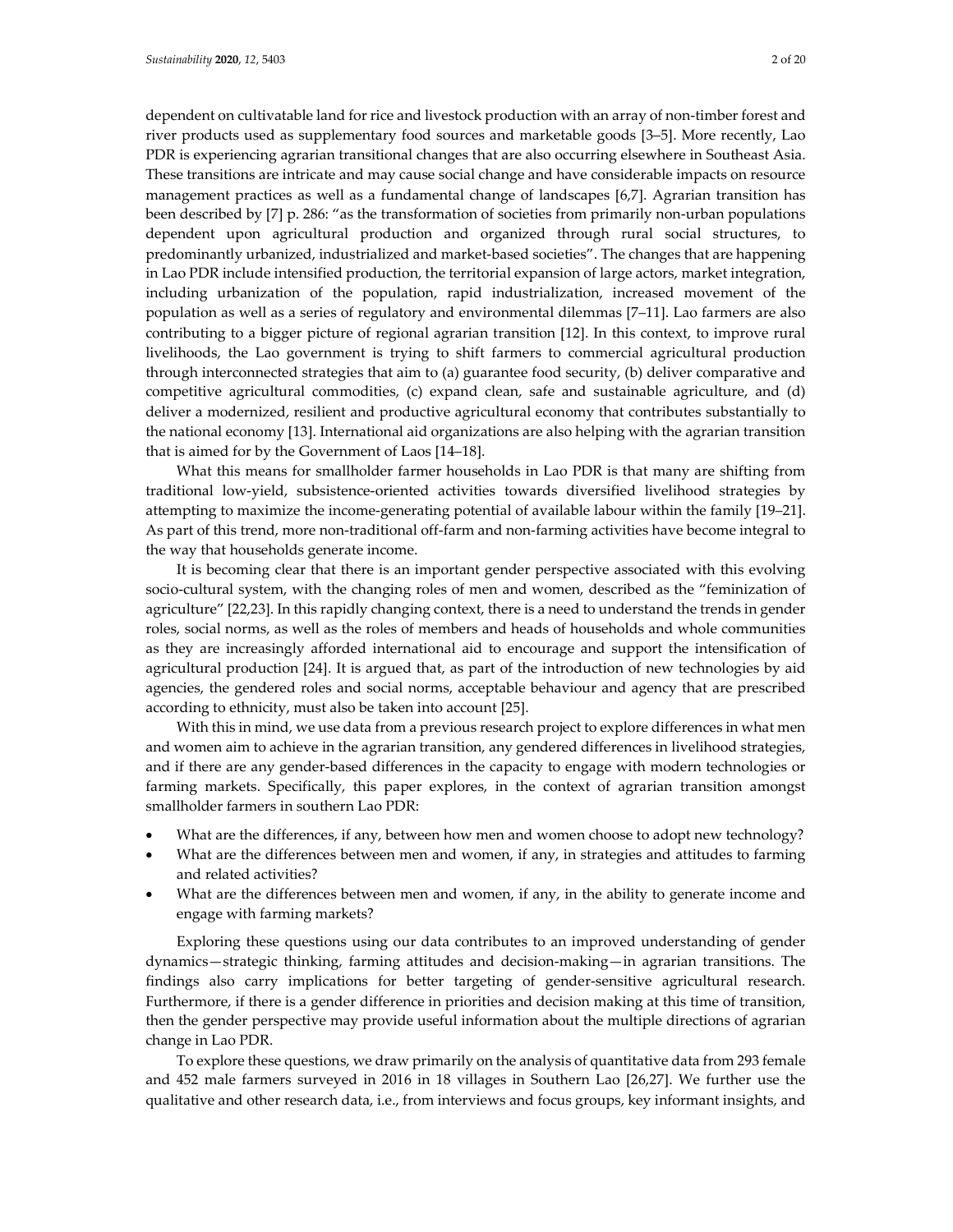field observations, to provide plausible explanations and to, as best as available primary and secondary data permit, validate our interpretations of what is causing the quantitative results.

#### **2. Gendered Economic Transition in Lao PDR**

Rapid and uneven economic growth occurring in Southeast Asian countries over the last few decades has resulted in new and challenging inequities between social groups and for men and women [28–31]. In Lao PDR, the New Economic Mechanism introduced in 1986 has seen the government move from a planned economy towards an open-market economy [32].

Phouxay and Tollefsen [31] have argued that the different results for men and women during the agricultural transition can be observed in migration patterns and changes in urban labour markets, where young female migrants in many cases end up in precarious work and/or doing hard manual labour in Southeast Asian cities. There are many examples of young men and women migrating for wages and remittances [31,33–36]. The number of women working in Vientiane, the capital of Lao PDR, has increased, particularly young rural women employed in textile factories, which has influenced women's roles and status as industrial workers both inside and outside the workplace [31]. The Mekong Commons [37] indicate that many Lao people are illegally employed as undocumented workers in Thailand, gaining benefits by contributing remittances but also being exposed to risks.

Women are an important part of the agriculture sector in Lao PDR, contributing to every part of agricultural production [25]. However, men and women typically have different roles and responsibilities in the household [38,39]. Gendered roles in rural areas in Lao PDR are similar to other countries in Southeast Asia [28] and can be conceptualized as 'loose patriarchies' where women's rights, mobility and labour participation are higher than in other places [40,41]. The head of the household, however, is typically a man who is also the key agricultural production decision-maker [42]. Women tend to have less power in negotiations than men and more limited decision-making opportunities [43,44]. Interestingly, women can take responsibility for saving income, while decisions to spend income is usually made by the man in the household [44]. However, [44] has noted that gender status can change with commercial agricultural opportunities. Furthermore, changes to gender status can drive further changes and improvements to socio-economic situations [44].

It is important to consider the multiple roles of women as mothers, wives, farmers, entrepreneurs and agents as they play a significant role in main crop production, livestock production, horticulture, post-harvesting operations, agro-social forestry and fishing [45]. Women's duties are often directed towards household caretaking with significant domestic and reproductive responsibilities [43,46]. In Lao PDR, it is well-known that there are differences between households headed by women rather than men. However, it is not very well known what the roles and contributions of rural women are within male-headed households, nor the decision-making and levels of informal and formal control that occur in the households [47].

## **3. Methodology**

This article primarily draws on quantitative data collected using farmer surveys [26,27] whilst also drawing on qualitative data from focus group discussions and interviews designed to validate interpretations of the statistical analysis. For greater explanatory power, we have also drawn from the literature review, Bayesian network findings and outcomes of serious games that explored gender differences in a hypothetical situation of rice production in a game setting.

A farmer survey was carried out as part of a study commissioned by the Australian Centre for International Agricultural Research (ACIAR) (ASEM/2014/052 "Smallholder farmer decision-making and technology adoption in southern Lao PDR: opportunities and constraints"), designed to understand conditions that influence farming households' decisions to adopt or not adopt innovative farming practices [48,49]. The study included a literature review [50], focus group discussions, interviews, farmer surveys [26,27], as well as the application of Q methodology [48,51], serious gaming [52] and Bayesian network (BN) analysis [20]. The research team used a mixed-methods approach for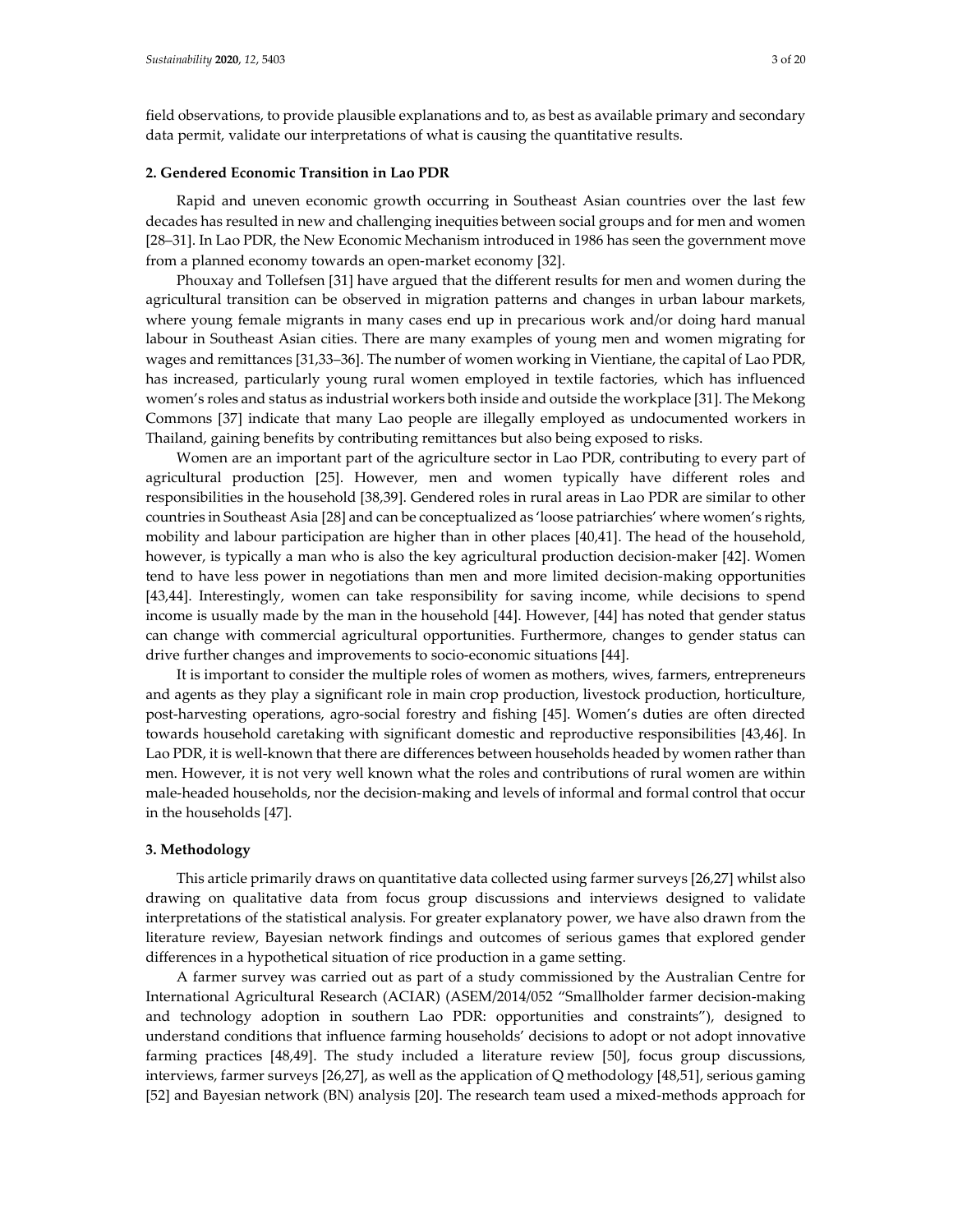synthesizing qualitative and quantitative data. Publicly available reports and papers are on an online repository (https://sites.google.com/view/acrtechnologyadoption/project-reports).

#### *3.1. Survey Data*

A review of the literature was undertaken to explore the factors that influence the adoption of technologies, drawing on adoption literature and literature from the fields of organizational change, supply chains and project management. Based on the review, an exploratory survey instrument was developed and, following a piloting process, finalized to 39 questions. The survey questions can be found in the relevant project report [27] and explored demographic and socio-economic factors, technology understanding and attractiveness, as well as perceived technology benefits, support, risk and uncertainty, etc [26]. The survey included a series of questions with dichotomous or a multiple item scales (1–7 Likert scale).

The survey-generated data explored farmers' perceptions of factors that are relevant for their agricultural decisions. Understanding such factors will influence the success of agricultural research because it can be used to unlock opportunities for farmers. Details of the survey design and analysis can be found in the relevant project report [27]. The questionnaire explored demographics, technology attributes and attractiveness, as well as benefits, levels of support, risk, uncertainty and costs associated with a change of production systems [20,53].

#### *3.2. Choice of Participants and Survey Administration*

Households drawn from 18 villages in Savannakhet and Champasak Provinces in Southern Lao PDR were chosen for the survey using a purposive sampling frame. The villages selected were predominantly characterized by their use of lowland rice-growing agricultural systems with a history of involvement and/or were currently involved in development projects. Villages were at different levels of elevation, soil profiles, access to water supplies and presence or absence of irrigation. The selection procedure also considered additional factors such as the level of access to markets, credit or finance and areas where the production of two crops per year was possible.

The survey was delivered using electronic voting technology. To reduce the risk of misunderstanding, the survey was extensively tested, with iterations of translations of questions from English to the Lao language. There was considerable effort to ensure that clear and non-ambiguous terminology and phrasing were used. Farmers were asked about activities that their household had been involved in, making it difficult to discern the experiences of individual technology types. Instead, the survey aimed to elicit a systems-view of their experiences. A total of 745 farmers participated in an electronic voting exercise; 427 from nine villages in the Province of Savannakhet and 318 from nine villages in the Province of Champasak [27]. The data collection methods were approved by the Human Ethics Research Committee at James Cook University (H6109).

Interview data indicated that the surveyed villages had a variety of ethnic and language groups [48] including Lao Loum, Phouthai, Makong, Lao Theung Kmuk, Lao Kang, Suay and Thoy ethnic participants. Lao was the predominantly spoken language, with Lao Theung, Phouthai, and Makong languages also spoken. Villages ranged in size from 121 to 302 households per village, and with an average household size of 6 people. The main income source was from rice production and livestock husbandry, with income also from crops, vegetables and fruit. It was also found that households reported off-farm income from remittances, wages and other activities. Fewer women than men reported that they generated income, although women did make small contributions through livestock raising, wages, remittances and other activities. Families generally worked together to generate income. Reported sources of off-farm income included: house building, handicrafts, weaving, collecting nontimber forest products (such as frogs or cardamom), selling fish, snails, chicken or ducks, wages from offspring working outside of Laos, and wage labour jobs, such as unexploded ordnance removal, electrical technician, construction jobs, minimart shop or outsourcing of mechanized farm equipment, such as tractors. In each village, off-farm work occurred primarily in Thailand, with an estimated 20– 120 households per village having members working in Thailand. Up to 60 households had members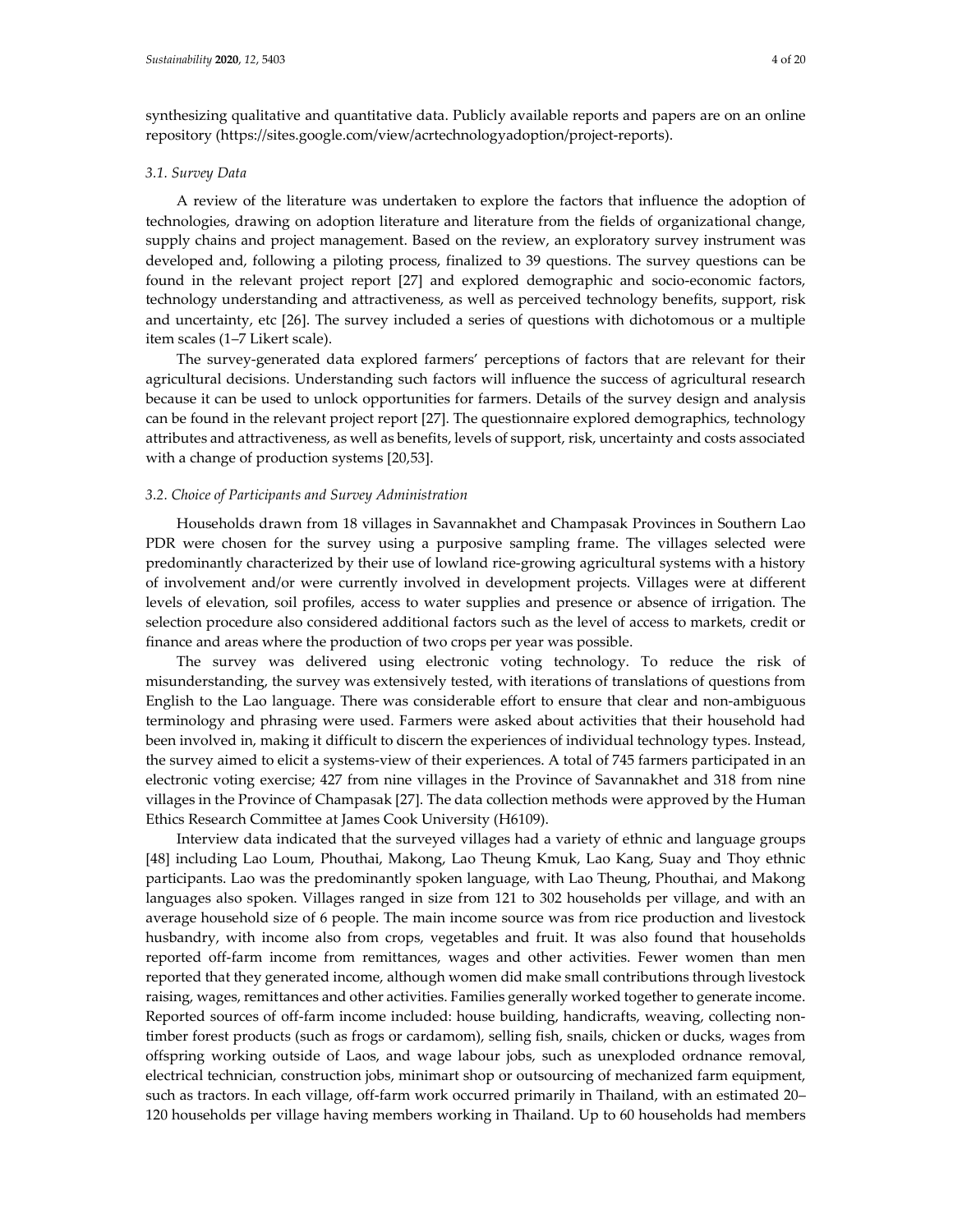working in Vientiane. The total percentage of households in the sample with members engaging in offfarm employment ranged from 30% to 80%.

# *3.3. Analysis of Survey Data*

We interrogated survey data from the electronic voting exercise in the 18 villages to (1) explore important gender-related summary statistics generated from the survey; and (2) undertake statistical analysis, including chi-square tests, to understand any systematic differences in participant responses between men and women, and differences due to age, education and household role. Based on the statistical analysis, we discuss the relevance of these results in terms of how the current agrarian transition is influencing gender relations and, in turn, how gender relations may be influencing the agrarian transition. Relevant qualitative information from focus groups, interviews and field observations enabled a greater explanatory capability when combined with the statistical analysis.

We also note that some questions refer to the participant as an individual and some questions refer to the individual's household, but in the majority of cases, the respondent was the head of the household, and in 81% of the cases the respondent was either the head of the household or the wife of the head of the household.

# **4. Results**

In all, 745 participants from 18 villages in 2 provinces, with 39% (293) women and 61% (452) men, attended the electronic voting exercise. Depending on how each question was asked, the participants sometimes responded on behalf of the household, and sometimes on behalf of themselves as individuals. A total of 81% of the respondents were either the head of the household or the wife of the head of the household. The gender balance of participants differed markedly across the 18 villages, with one village having had as few as 6% women participating, whilst at the other extreme, one village had as many as 69% women participating. Local government officers recruited villagers to meet in the common facility in each village and as participation was voluntary, we cannot account for the dynamics that resulted in variations in gender participation.

## *4.1. Gender-Related Differences in Age and Educational Level*

To provide some baseline information about who the respondents were, we explored age and education, and any gendered differences in these attributes. The age and education profiles of female and male participants were significantly different, as shown in Figure 1 and Figure 2. Female participants were predominantly in the 31–40 age group, while male distribution by age was more evenly distributed between age categories. Nearly half of the female participants were illiterate, compared with 31% illiteracy for men. Overall, men were much more highly educated than women. A multinomial logistic regression model found that age and gender both had a statistically significant effect on education level, with gender having a stronger effect (in the analysis of variance table, gender had a *p*-value of 8.545 × 10−11 whilst age had a *p*-value of 4.881 × 10−7).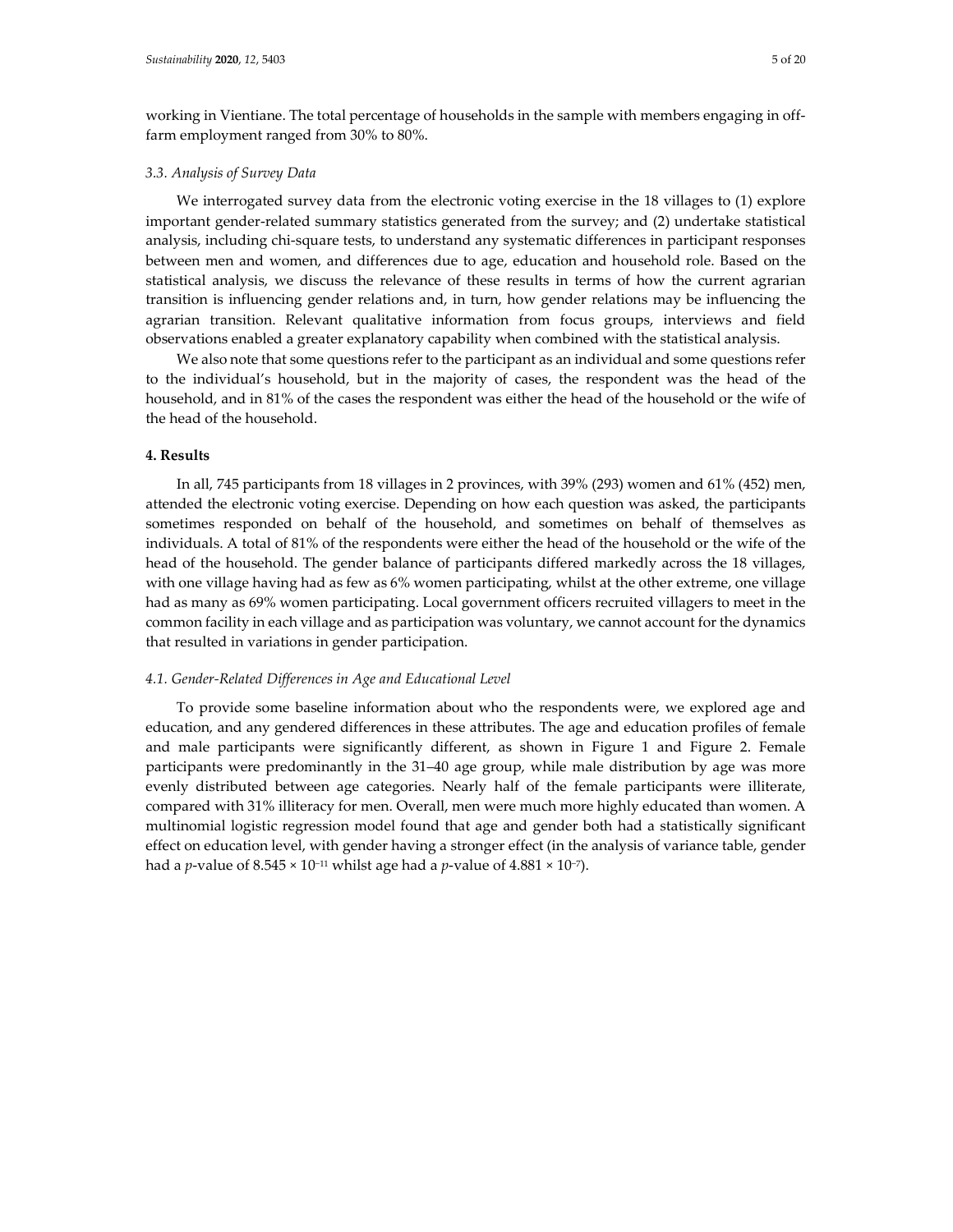

**Figure 1***.* Age profiles of female and male participants (*N* = 745).



**Figure 2***.* Education profiles of female and male participants (*N* = 745).

#### *4.2. Gender-Related Differences in the Embrace of New Practices*

An important aspect of the agrarian transition involves the adoption of new agricultural practices. These changes in practices are variously supported by agricultural researchers, but more often by Lao government extension officers who provide training and advice to farmers. New practices also gather momentum and often become adopted by farmers independently through a process of innovation diffusion.

Through our survey, farmers in the villages were asked specifically about the extent to which they, as individuals, had been participants in activities that involved evaluating new practices (here referred to as projects), and also the number of new practices (here referred to as technologies) that they had adopted; and whether they still used those practices; and whether they found the practice change to be useful.

As shown in Table 1, there were no statistically significant differences in how many new practices women and men adopted (NumberOfTechs), or in their involvement in trialling new agricultural practices (ProjectInvolvement). There were however other differences: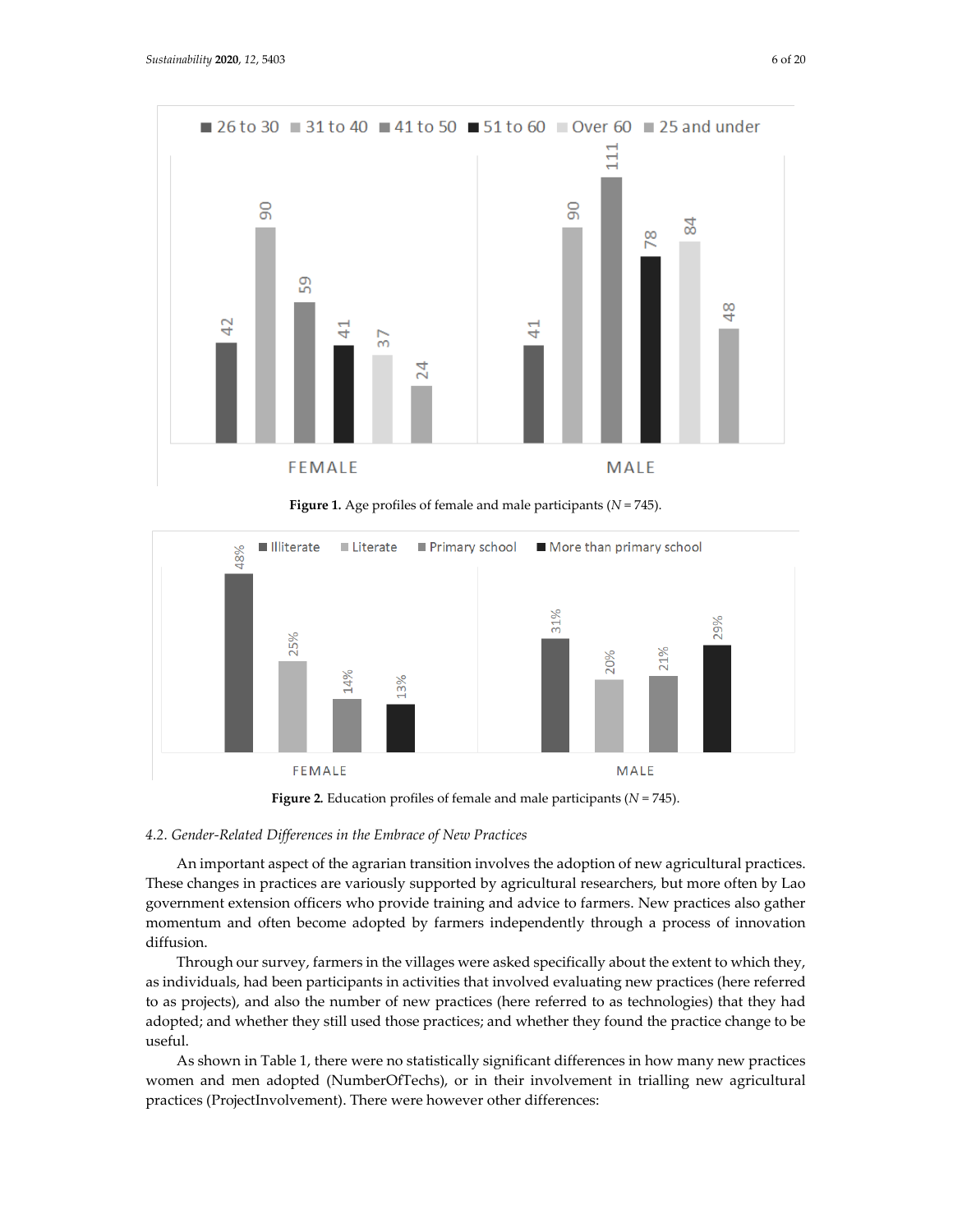- Men tended to adopt more new practices, but this difference was not statistically significant.
- Women tended to participate more often in trials of new practices, but this difference was not statistically significant.
- Women who adopted new practices more often reported that the adopted practices were useful, and this difference was statistically significant.
- Women who adopted new practices tended to adopt more practices than men, and this difference was statistically significant.
- A total of 17% of women who adopted new practices compared with 11% of male adopters reported to have entirely abandoned all their new practices, and this difference was statistically significant.

| <b>Summary Statistic</b>                                                                    | Women | Men  | <i>p</i> -Value of Chi-<br><b>Square Test</b> |
|---------------------------------------------------------------------------------------------|-------|------|-----------------------------------------------|
| Percentage of respondents who have adopted at least<br>one technology (% NumberOfTechs > 0) | 43%   | 42%  | $0.06$ .                                      |
| Average number of technologies adopted<br>(NumberOfTechs)                                   | 0.79  | 0.97 |                                               |
| Percentage involved in testing new practices<br>(ProjectInvolvement)                        | 48%   | 43%  | 0.17                                          |
| Average number of technologies still being used<br>(StillUsing)                             | 0.93  | 0.88 | $\leq 0.001$ ***                              |
| Average number of useful technologies per adopter<br>(BeingUseful)                          | 1.9   | 1.5  | $< 0.001$ ***                                 |
| Percentage of adopters who are using at least one useful<br>technology (BeingUseful)        | 83%   | 89%  |                                               |

**Table 1.** Summary statistics on the differences in adoption patterns between men and women*.*

**Note**: The chi-square tests are set up to test the hypothesis that men and women respond differently to the associated question. A *p*-value below 0.05 indicates a statistically significant result, i.e., the null hypothesis of no difference due to gender is rejected. The names of the variables in the statistical analysis are shown in brackets (as a reference to data reports in the repository). Statistical significance levels are indicated by stars where "\*\*\*" means the highest level of significance with a  $p < 0.001$ . "\*\*",  $p < 0.01$  and "\*" means  $p < 0.05$  and ".", means  $p < 0.1$ .

As women tended to abandon new practices more frequently than men, we explore the reasons given for not continuing. Results in Figure 3 are in response to the question "Why did you stop using the technologies?" The multiple-choice options to answer were: (1) I did not stop. I am still using them (Still using); (2) I didn't try any of them (Didn't try); (3) They were not worth the effort (Not worth the effort); (4) The benefit was too small (Benefit too small); (5) I can use the time better by getting an offfarm job (Time better spent). The *p*-value for the chi-square test exploring whether women and men tended to respond differently to the question, "Why did you stop using the technologies?" was 0.07, which is statistically significant only at the 0.1 level, i.e., indicating a relatively weak association. As illustrated below, women more often tended to note that the benefits were too small to warrant continuous use.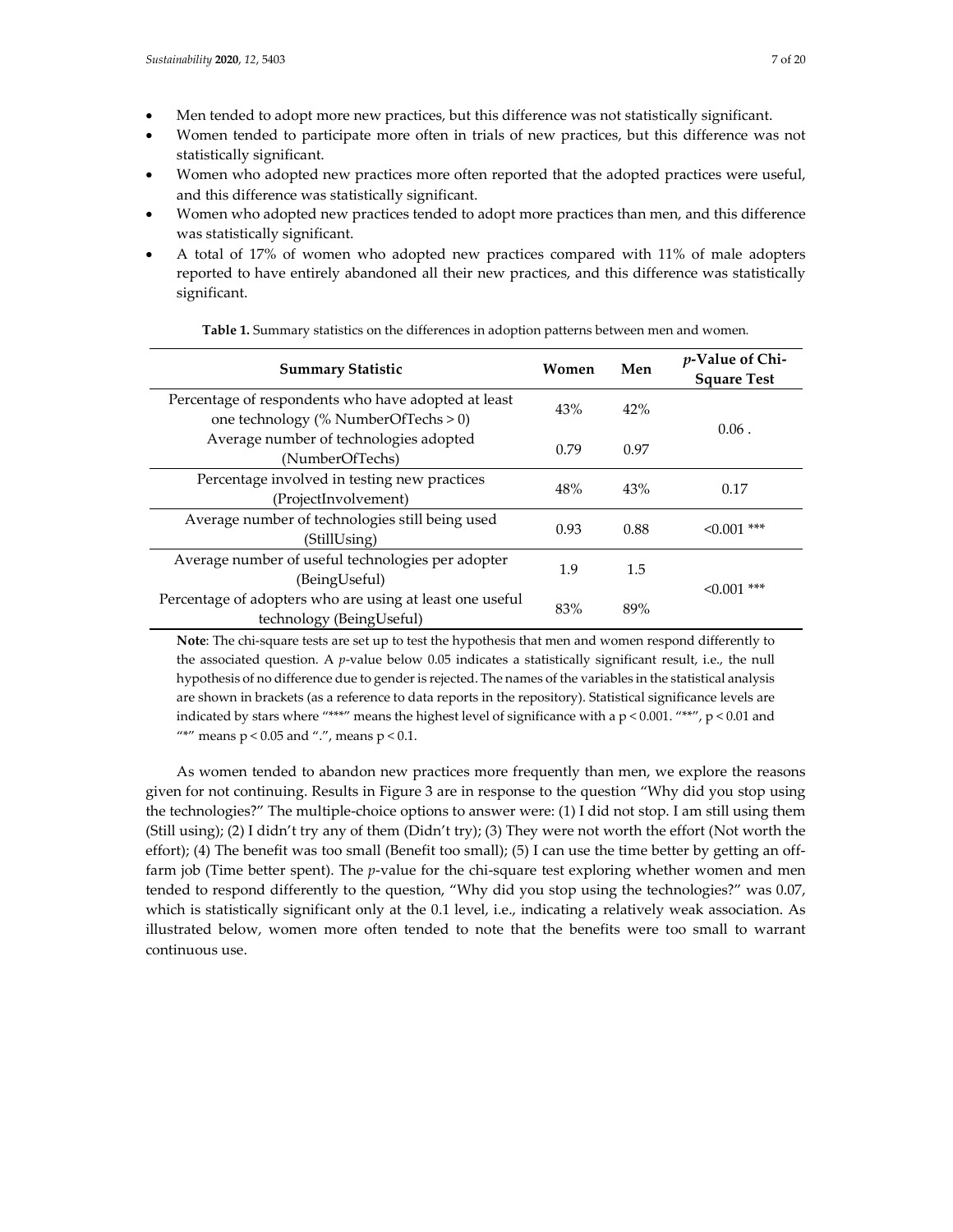

**Figure 3.** Stated reasons for no longer using an adopted practice  $(N = 745)$ .

#### *4.3. Gender-Related Differences in Strategy and Attitudes towards Rice Selling*

When asked about which best describes the participants' strategy as a head of household, participants were presented with the following multiple-choice options based on our analytical nomenclature as well as survey descriptions:

Feed family: As head of the household I need to feed my family. I try to make some extra money from selling surplus produce. My farm is my priority.

- 1) Maximize farm income: As head of the household, I need to feed my family and make some extra money. I plan to have surplus rice for sale every year and I sell animals when I need extra money. Sometimes I get an off-farm job to make a bit more money.
- 2) Maximize off-farm income: As head of the household, it is my job to maximize labour time for offfarm jobs because this maximizes our income. It is not worth our effort to increase rice production much more than what we need to feed my family. Rice, animals, and cash crops are important, but off-farm jobs are the best way to maximize income.
- 3) Not head of household.

Whilst 172 (23% of all participants including 40% of female, and 12% of male participants) respondents answered "Not head of household"; amongst those who were able to respond to this question, there was a clear difference between female and male respondents. Male heads of households were much more likely to focus on feeding the family or maximizing farm income and were significantly less focused on maximizing off-farm income. In fact, whilst 65% of men had strategies that were primarily focused on farming (FeedFamily + MaximizeFarmIncome), 62% of women adopted strategies that were focused on maximizing off-farm income. Numbers are shown in Table 2.

Furthermore, individual participants were asked about their openness to change in their farming practices in terms of on-farm agricultural production decisions including rice, cash crops, small and large livestock, non-forest products; as well as off-farm income. As shown in Table 2, participants had the following multiple-choice options and responses (our analytical nomenclature as well as survey descriptions):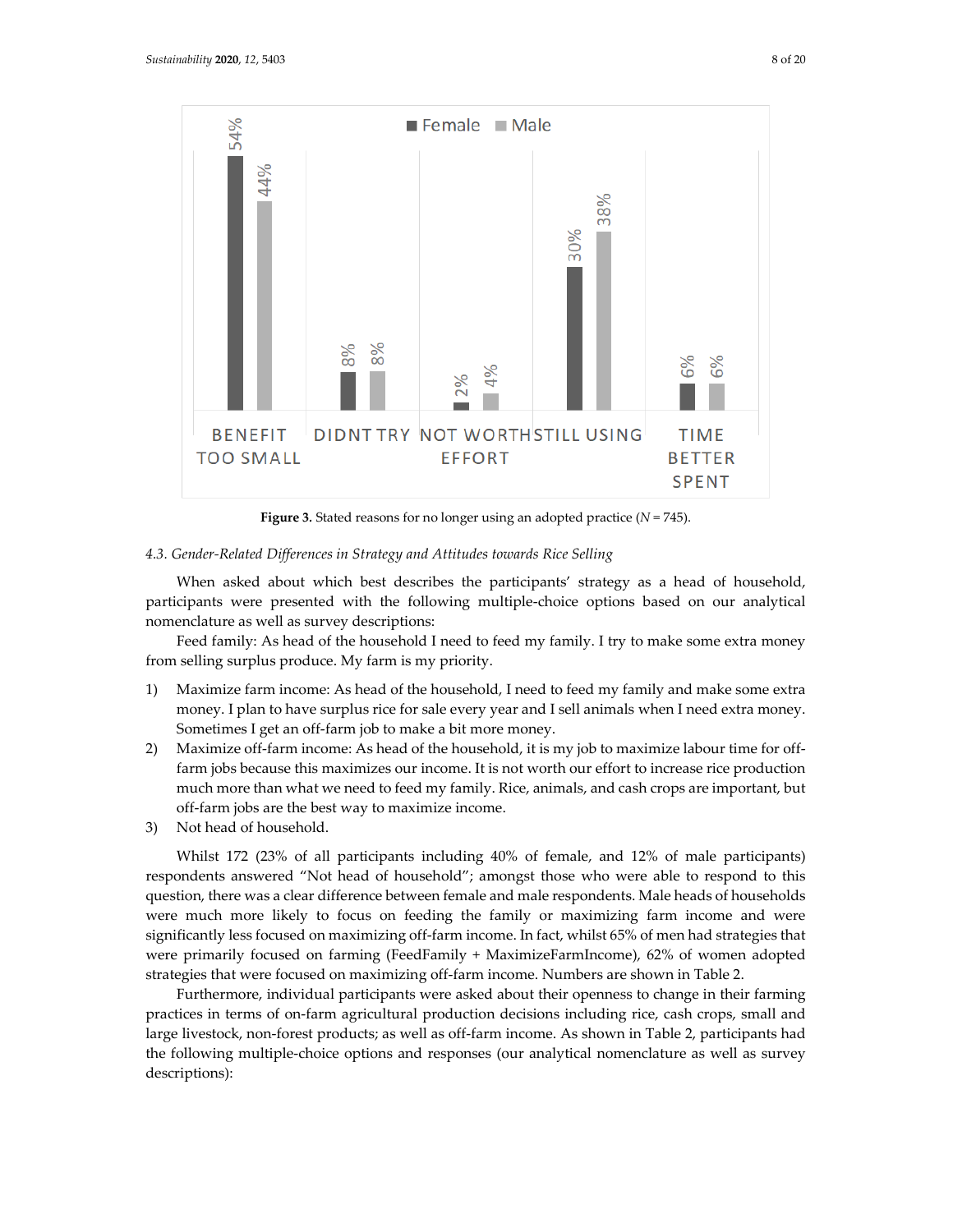- 1) Modern farmer: I farm like most other farmers around here. There must be a very good reason for me to do something very different from what most other farmers do.
- 2) Pragmatist: I am interested in what other farmers do but if it suits me, I will do things differently to other farmers.
- 3) Traditionalist: I farm in the way that my parents and grandparents did. I do not want to change because farming in this way is part of who I am.

Small proportions of both men and women reported little openness to change (i.e., were traditionalists), but amongst the non-traditionalists the difference was more pronounced: women to a greater extent than men were pragmatists and men to a greater extent than women were modern farmers, indicating that on average women were more open to changing practices.

When asked about their attitude towards selling rice, as individuals, participants were given the following multiple-choice options and responded as per Table 2, with multiple-choice options being:

- 1) "Feed family: I am a farmer. I grow rice mainly to feed my family and sell any surplus.
- 2) Sell surplus: I am a farmer. I grow rice to feed my family and sell the surplus. I am always looking for opportunities to improve my income.
- 3) Entrepreneur: I am a farmer and entrepreneur. I grow rice to feed my family and for income. I am interested in anything that might help me make more money from growing rice."

| Ouestion                                   | Response                 | <b>Female Respondents</b><br>(%) | <b>Male Respondents</b><br>(%) |
|--------------------------------------------|--------------------------|----------------------------------|--------------------------------|
| Attitude towards selling<br>rice           | Feed family              | 9%                               | 12%                            |
|                                            | 65%<br>Entrepreneur      |                                  | 52%                            |
|                                            | Sell surplus<br>27%      |                                  | 36%                            |
| Openness to change                         | Modern farmer            | 23%                              |                                |
|                                            | Pragmatist               | 49%                              | 42%                            |
|                                            | Traditionalist           | 28%                              | 29%                            |
| Household farming<br>strategy <sup>*</sup> | Feed family              | 10%                              | 19%                            |
|                                            | Maximize farm income     | 27%                              | 44%                            |
|                                            | Maximize off-farm income | 62%                              | 36%                            |

**Table 2.** Gender differences in farmer strategy, openness to change and attitude towards selling rice.

\* This is the strategy perceived by the individual.

Figure 4. Shows the statistical levels of significance between the variables: openness to change in farming practices, gender, level of education and age.



**Figure 4.** Chi-square based significance of the association of plausible causative factors for (**a**) openness to change farming practices and (**b**) attitude towards selling rice (*n* = 745).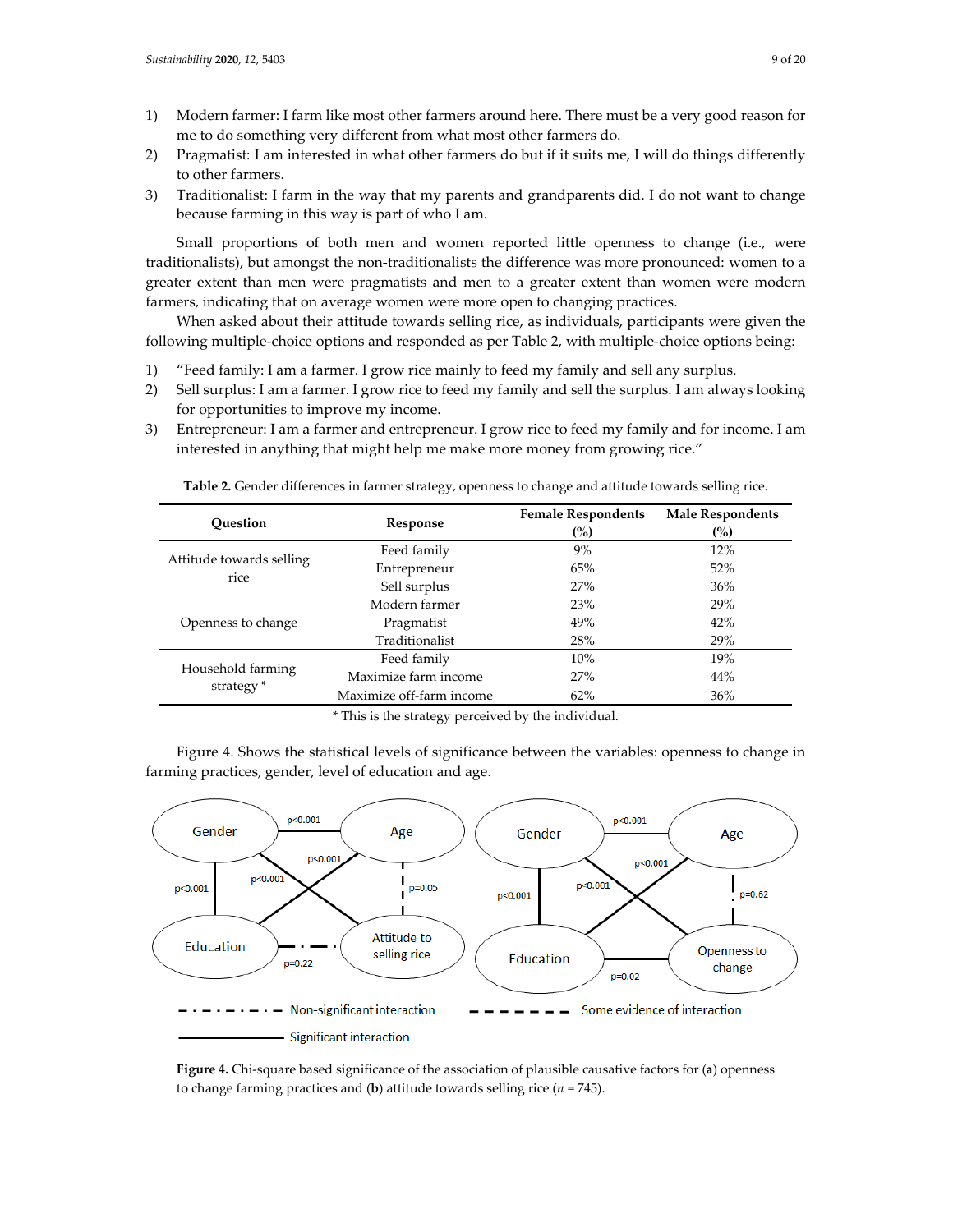#### *4.4. Gender-Related Differences in Household Income*

We explore the question of whether there are differences between men and women, if any, in the ability to generate income and engage with farming markets. To explore this, we (1) explore whether there are any gender-related differences in household income, and (2) which key factors that influence household income. Our results indicate that for most of the survey participants, agriculture serves the primary purpose of generating an income. The question we posed was: are household incomes influenced by gender? We explored associations of self-reported household incomes, as described in comparative terms by members of poor, medium-income and wealthy households, as well as other variables. Based on chi-square tests (Figure 5), we found that there was an association between education and household incomes but no similar association for age and household income. There was however an even stronger and statistically significant association between gender and household income (Figure 5) indicating that the difference was not simply based on education. This was the case even if the lower education levels of women may be a factor in women reporting lower incomes. These are unexpected results considering that female participants reported the income on behalf of their household—not their income—during the survey.



**Figure 5.** Chi-square-based significance of the association of plausible causative factors for household income.

Hence, we set out to further explore the association of gender, age, education and household income, employing chi-square tests to filter out the survey variables most strongly associated with household income. The following variables emerged with the strongest association (Table 3):

- 1) **Access to the market price for rice**. "I can easily get the local market price for rice". Stronger agreement with this statement was correlated with a higher household income. This factor was significantly associated with gender, with women being more likely to disagree with this statement.
- 2) **Access to multiple buyers**. "If I want to sell rice, I have several buyers available". An agreement with this statement was generally associated with a higher household income and vice versa. The average access to multiple buyers was not statistically different for men and women; however, a statistically significant larger proportion of women reported strong disagreement with the statement that they "have access to multiple buyers", indicating a small but important group that was particularly vulnerable.
- 3) **Access to a fair price for seeds and other inputs.** There was a statistically significant difference between women and men in response to question "I know I pay a fair price for seed, fertilizer and pesticide", with women more likely to agree with this statement.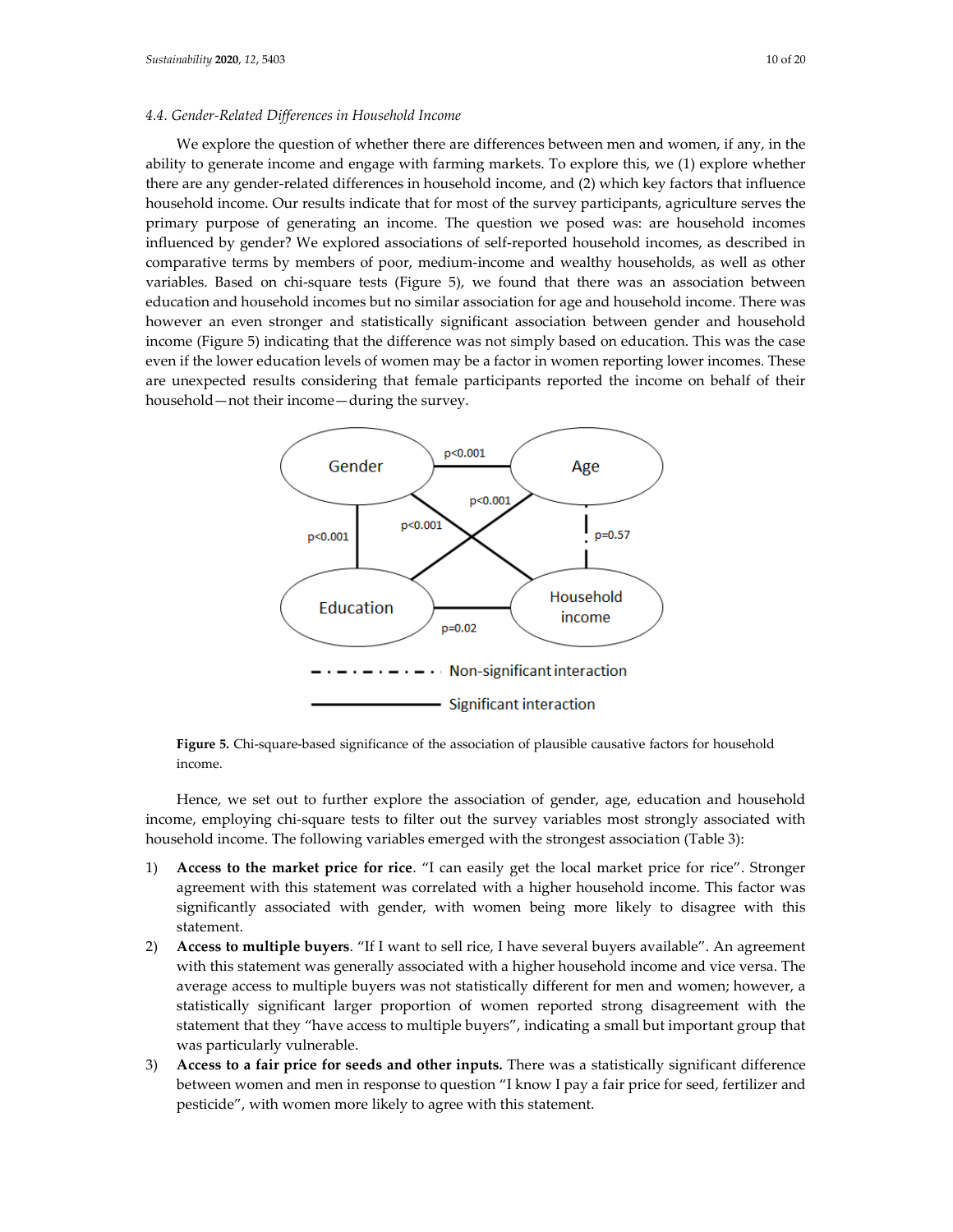- 4) **Priority for selling livestock**. "How much do you prioritize selling livestock?" A higher stated priority of selling livestock was generally associated with a higher household income and vice versa. Women reported on average a lower priority for selling livestock.
- 5) **Future-orientation**. "When I think about improving my farm the most that I look ahead is x". Participants responded to timeframes from "this season" to "more than three years". Individual future orientation was strongly associated with household income. The level of future orientation revealed an interesting set of nuances. Most men and women considered productivity benefits season by season, and rarely did participants consider benefits a year or two into the future. However, on average women reported a higher level of longer-term future-orientation (>3 years); and the individuals with this long-term view reported the lowest average household incomes. As many as 15% of women looked more than 3 years into the future, compared to only 6% of the men. On the other hand, men reported a higher proportion of future-orientation in the middle range of one or two years—and the individuals with such a future-orientation reported the highest average household income.

The differences in average priorities and *p*-value of chi-square tests against these variables are shown in Table 3. Average scores were based on converting Likert scales to numbers distributed in an equidistant manner between 0 and 1.

| <b>Ouestion</b>                                     | Men-Average<br><b>Score</b> | Women-<br><b>Average Score</b> | <i>p</i> -Value (for Chi-Square<br>Test Against Gender) <sup>a</sup> |
|-----------------------------------------------------|-----------------------------|--------------------------------|----------------------------------------------------------------------|
| Access to market price for rice                     | 0.33                        | 0.28                           | $\leq 0.01$ ***                                                      |
| Access to multiple buyers                           | 0.86                        | 0.86                           | $\leq 0.01$ ***                                                      |
| Access to fair price when<br>selling rice           | 0.11                        | 0.24                           | $< 0.01$ ***                                                         |
| Access to a fair price for seed<br>and other inputs | 0.23                        | 0.35                           | $\leq 0.01$ ***                                                      |
| Priority of selling livestock                       | 0.84                        | 0.77                           | $0.02*$                                                              |
| Future-orientation                                  | 0.63                        | 0.84                           | $< 0.01$ ***                                                         |

**Table 3.** Summary of gender differences in key variables from the survey that were found to be significantly associated with self-reported household income.

**<sup>a</sup> Note**: The chi-square test checks reported in this table are for gender-based differences in the distribution of responses across all the multiple-choice options, rather than differences in average scores. This means that for example, there is a clear gender-based difference in the distribution of responses to the question on multiple buyers, but no discernible gender-based difference in the average scores. Statistical significance levels are indicated by stars where "\*\*\*" means the highest level of significance with a p < 0.001. "\*\*", p < 0.01 and "\*" means p < 0.05 and ".", means p < 0.1.

The attitudes and openness to change concerning farming have also been found to be statistically associated with household income. Household incomes of low, medium and high were translated to numerical scores of 0, 0.5 and 1. This allowed the calculation of average household income scores for different groups of participants. For example, farmers reporting different attitude towards farming and different levels of openness had markedly different average household income scores. For the various attitudes to rice farming, the entrepreneurs had the lowest average household income score (0.31), followed by modern farmers (0.32) and those reporting focus on feeding family had the highest average income score (0.47). In terms of openness to change, traditionalists had the lowest average household income score (0.31), followed by modern farmers (0.32) but the pragmatists had the highest average score (0.37).

In an attempt to remove confounding variable effects, we then explored the combined influence of previously discussed factors on household incomes in a linear regression model. The summary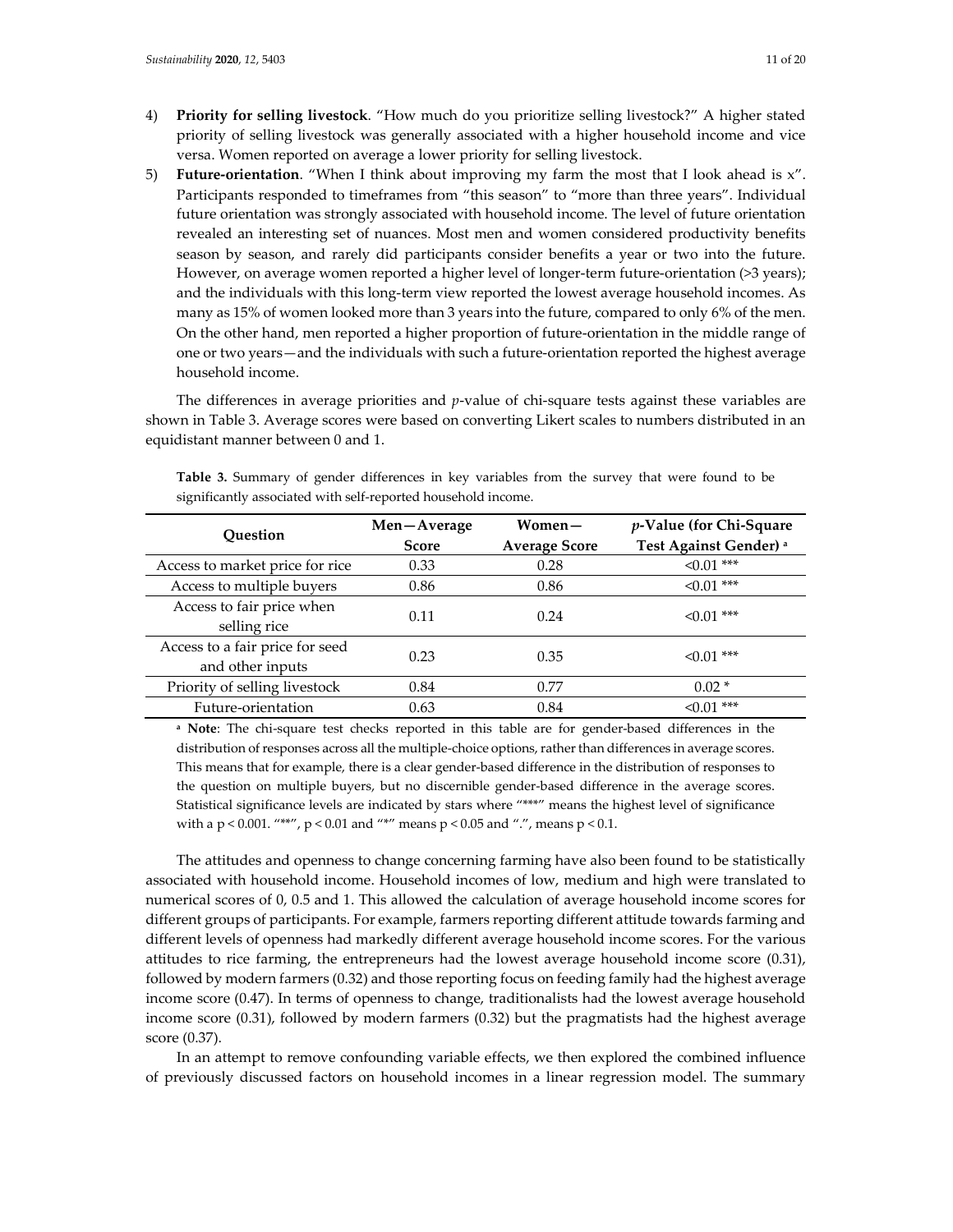results of the generalized linear model calculated in R (family = Gaussian, link = identity) are shown in Table 4. The model was applied at the level of individual responses.

| Factor                                          | Estimate | Pr(> t )                  | % of Deviance<br>Explained |  |
|-------------------------------------------------|----------|---------------------------|----------------------------|--|
| Future orientation                              | $-0.18$  | $2.27 \times 10^{-5}$ *** | 2.9%                       |  |
| Access to multiple buyers                       | 0.067    | $0.014*$                  | 2.4%                       |  |
| Access to market price                          | 0.054    | $0.033*$                  | $0.7\%$                    |  |
| Household farmer strategy: Max. farm income     | 0.080    | $0.027*$                  |                            |  |
| Household farmer strategy: Max. off-farm income | 0.058    | 0.10                      | 1.7%                       |  |
| Household Farmer strategy: Feed family          | $\Omega$ | N/A                       |                            |  |
| Openness to change: Pragmatist                  | 0.017    | $0.53$ .                  |                            |  |
| Openness to change: Modern farmer               | $\Omega$ | N/A                       | $0.7\%$                    |  |
| Openness to change: Traditionalist              | $-0.043$ | 0.14                      |                            |  |
| Attitude towards selling rice: Feed the family  | $\Omega$ | N/A                       |                            |  |
| Attitude towards selling rice: Sell surplus     | $-0.066$ | $0.069$ .                 | $0.6\%$                    |  |
| Attitude towards selling rice: Entrepreneur     | $-0.11$  | $0.0030**$                |                            |  |
| Gender: Male                                    | 0.053    | $0.032*$                  | 0.5%                       |  |
| Gender: Female                                  | $\Omega$ | N/A                       |                            |  |
| PriorityFarmIncome                              | $-0.092$ | $0.029*$                  | $0.4\%$                    |  |
| PriorityOffFarmIncome                           | 0.060    | $0.078$ .                 | 0.4%                       |  |
| PriorityLivestock                               | 0.0018   | 0.96                      | $0\%$                      |  |
| Education                                       | 0.0144   | 0.61                      | $0\%$                      |  |

**Table 4.** Summary of logistic regression analysis of key variables.

**Note**: The dependent variable in the logistic regression model is the income score (high = 1, medium =  $0.5$ , low  $= 0$ ) and the independent variables were categorical variables (farmer strategy, openness to change, attitude towards selling rice, gender) and numerical variables based on the conversion of Likertscales (for access to multiple buyers, access to the market price, future-orientation, priority to farm income, off-farm income and livestock; and education).  $Pr(> |t|)$  refers to associated *t*-test of the multinomial regression analysis and represents the level of significance of the independent variable's contribution within the model. Statistical significance levels are indicated by stars where "\*\*\*" means the highest level of significance with a p < 0.001. "\*\*", p < 0.01 and "\*" means p < 0.05 and ".", means p  $< 0.1.$ 

We found that gender is correlated with household income. However, the gender-related effect was also linked to several other factors, namely, future orientation; inequitable access to market relating to having access to multiple buyers and being able to sell rice at market price; differences in farming strategy (maximizing farm income) and an entrepreneurial attitude towards selling rice. A focus on farm-income was correlated with a lower household income.

# **5. Discussion**

In this paper, we have explored gender dynamics and household decision making in the context of agrarian transition. It is clear from our research that there were several important differences in how men and women approached the agrarian transition that is currently underway in Lao PDR. The apparent differences relate to several behavioural areas, as discussed below.

#### *5.1. Gender-Related Differences in Education Level*

In the villages that were surveyed, we found that low levels of literacy were common. Furthermore, women reported significantly lower levels of education, with nearly half the female participants being illiterate. This is consistent with the literature, where it has been found that poor education and low literacy of women is also linked to unequal access to benefits and opportunities, reinforcing rural women's lower levels of confidence [25]. de Schutter [54] argues that lower education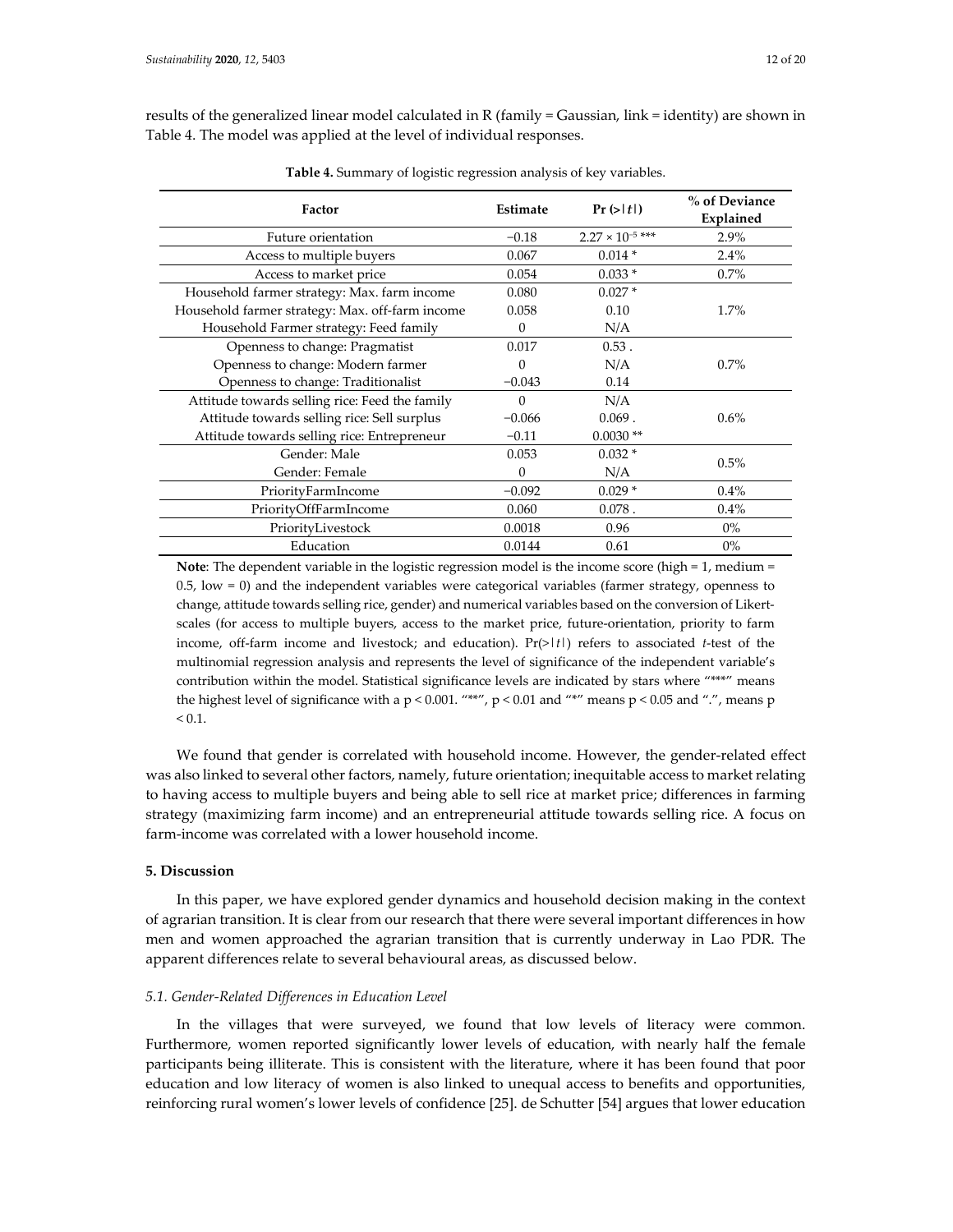levels of women also imply they are more constrained in their capacity to abandon agricultural work and seek waged employment on large farms or find income-generating activities in other sectors. Low education and low literacy amongst women also indicate structural disadvantage because it limits their access to information and services [25].

#### *5.2. Gender-Related Differences in the Embrace of New Practices*

Adoption has been described as the decision to utilize innovation, often by iterating through several phases towards adoption [55]. Feder, et al. [56] have discussed the theoretical models that have traditionally been used to explore adoption. In sociological research, an individual's choice to adopt arises from the potential adopter's attributes as well as the perceptions about the innovation, as well as the learning and communications that occur as part of deciding to adopt [57]. In line with this, the chance of adoption is a function of the individual's attributes, the attributes of the innovation and the context [58]. Reimer, et al. [59] found that farmers can be influenced by a series of attitudinal factors that can promote adoption behaviours. These factors may include the presence of individuals who promote change, general attitudes towards change, what people believe about the technologies and farming, and what the farmers want to achieve. Differences in commitments and personal assumptions all may influence changes in sectorial practices as well as farmers' choices to adopt new practices [26,60– 62].

In our analysis, there were surprisingly few differences between men and women in terms of the number of new practices that participants had adopted, or their participation in agricultural research projects. However, further exploration revealed that the way men and women adopted technologies and practices was significantly different in terms of (1) the extent to which women and men kept using technologies, with women more likely to abandon new practices; and (2) women represented a larger proportion of "super adopters" who had adopted four or more technologies. Men were generally more likely to accept technologies with only marginal benefits for farming and were more commonly single outcome optimizers, whilst women tended to focus on the bigger picture, implying that they were more concerned about how the adoption of these technologies detracted from their other activities. When asked why women abandoned the technology, the dominant reason was that the benefits were considered too small, or, in other words, that the benefits did not justify the cost in terms of effort and labour. When women are also keen to engage in off-farm income generation or agriculture of alternative crops, it is not surprising that they were more likely to abandon technology, as we have found in our data. It is worth considering whether men and women adopt different types of technology and whilst we did not collect specific data in our survey, we recommend that this issue be explored in the future. Our data also suggest that it is likely that men and women have different drivers for technology adoption and thus might be drawn to different types of technology. A key decision-making driver, for which there is likely to be a gender-based difference, is the general concern for labour expenditure [34]. Given women's greater focus on off-farm income, it is likely that they see new practices in agriculture requiring additional labour in terms of the opportunity cost of other choices of activities such as generating off-farm income.

Finally, we reflect on experiences during the research team's gaming activities [52] focused on growing rice for export into the Chinese market [63]. Findings indicated that women were more likely to experiment with new technologies until they found the best combination to achieve maximum income, whilst men were generally slower to change their practices and therefore slower to increase their income. We posit that the explanation that best fits our data is that women have a less emotional attachment to traditional farming practices and are more open to generating farm income in more nontraditional ways. This aligns with data from our survey which show that women were significantly more likely to be pragmatists, as seen by high responses to the openness to change question in the survey (i.e., they chose the option ''I am interested in what other farmers do but if it suits me, I will do things differently to other farmers."*).* These results echo the uneven power relations that are associated with traditional gender roles in agriculture in many parts of the world such as Africa and Eastern Europe, where men maintain power and control over the farming activities whilst women's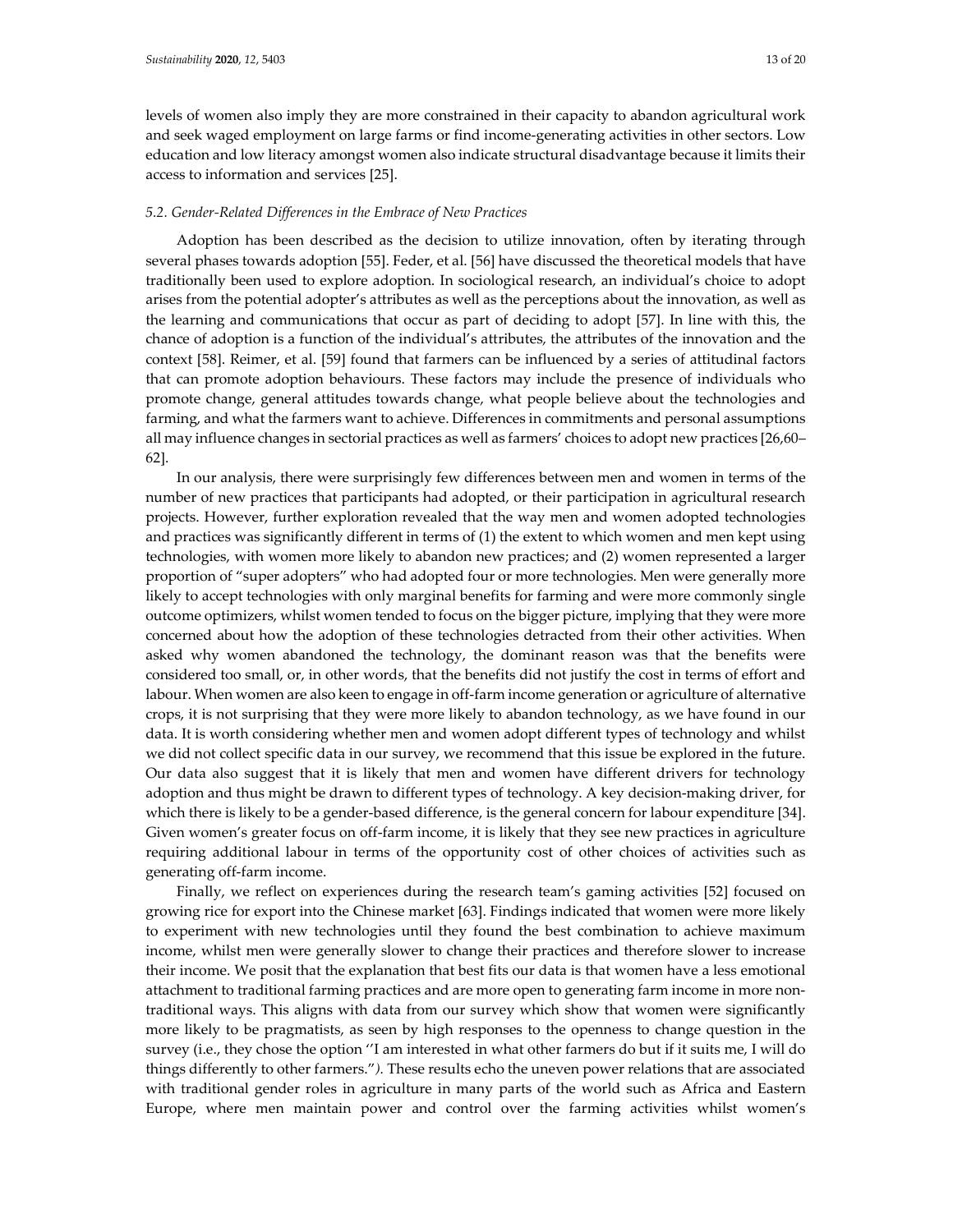contributions are primarily with housework [64]. Women's agricultural contributions tend more be seen as 'just helping' and therefore become under-valued, and where they instead usually undertake time-consuming labour such as weeding and planting rather than male tasks such as using machinery or ploughing fields (this was often observed during the project fieldwork).

#### *5.3. Gender-Related Differences in Livelihoods Strategy and Attitudes towards Farming*

Subsistence farming was the preferred livelihood strategy for fewer than 20% of men, and 10% of women; indicating that the there is an existing widespread aspiration for a transition to a modern agricultural economy in Lao PDR. We found that women and men in the case study villages tended to have different priorities regarding the best strategy for households to improve livelihoods. Whilst nearly two-thirds of women preferred to focus on maximizing off-farm income, nearly two-thirds of men preferred to focus on either growing rice for subsistence or maximizing the income-generating capacity of their rice farming activities.

Our interpretation is that the gendered approach to livelihood strategies is likely to reflect power dynamics, given that rice farming is primarily a male occupation, where men are responsible for ploughing and using machinery, and where female contributions such as weeding and planting are mostly seen as secondary tasks. Thus, men continue to earn more status from farming and hence assign greater intrinsic value to traditional farming practices. We, therefore, propose that there is a need to better understand the gendered livelihoods implications of shifting away from traditional rice-based agriculture and suggest that further, highly targeted gender-based research in this area would benefit policymakers, extension staff and agricultural researchers. Women's focus on maximizing off-farm income is likely to be just one manifestation of the broader transformative change. Rapid industrialization and ensuing economic migration have driven social changes in gender roles, identity, and status [31]. Women have historically been unpaid family workers in rural villages due to government restrictions on how farmers can move between the regions and cities, as well as the traditional limits on female movement which occurs both in matrilocal and patrilocal ethnic communities [31].

It is also known that power dynamics can change when non-traditional farming activities involve women as seasonal paid-labourers [43]. For example, coffee-production with many inclusive activities has improved livelihoods and purchasing power for women, as well as increasing their self-esteem and enhancing social reputations [43,44].

Now, more than ever, higher status is being afforded to women who perform industrial or service work or who have become self-employed traders in urban areas. Women's migration can be seen as an economic survival strategy, and through commitments to rural kin and communities, remittances can afford education or improved household livelihoods [31]. However, for women, economic independence may be short-lived when marriage leads to a loss of independence and a return to traditional gender norms and family obligations [31]. Besides, women's economic independence might precipitate broader social and cultural change. Districts that are bordering other countries in Lao PDR are particularly subject to migration and assistance through remittances to increase living standards [35,65,66]. Young adults aged 20–35 years tend to be the most mobile group, migrating for economic gain, or for education, as well as in response to family movement and marriage [67]. Thus, another important aspect of out-migration is a reduction in available farm labour. In many parts of the world, this increases pressure on women to play a greater role than ever before as food producers [54]. From our results, it appears that women in southern Lao PDR may be reluctant participants in maintaining traditional lifestyles and are looking for more income-generating opportunities to improve overall livelihoods.

#### *5.4. Gender-Related Differences in Economic Outcomes and Access to Market*

A rather complex picture of the interplay of factors emerged from our explorations of perceptions of household wealth position and income. Overall, it appears that women face greater challenges when engaging in the farming marketplace. For example, women reported having less access to multiple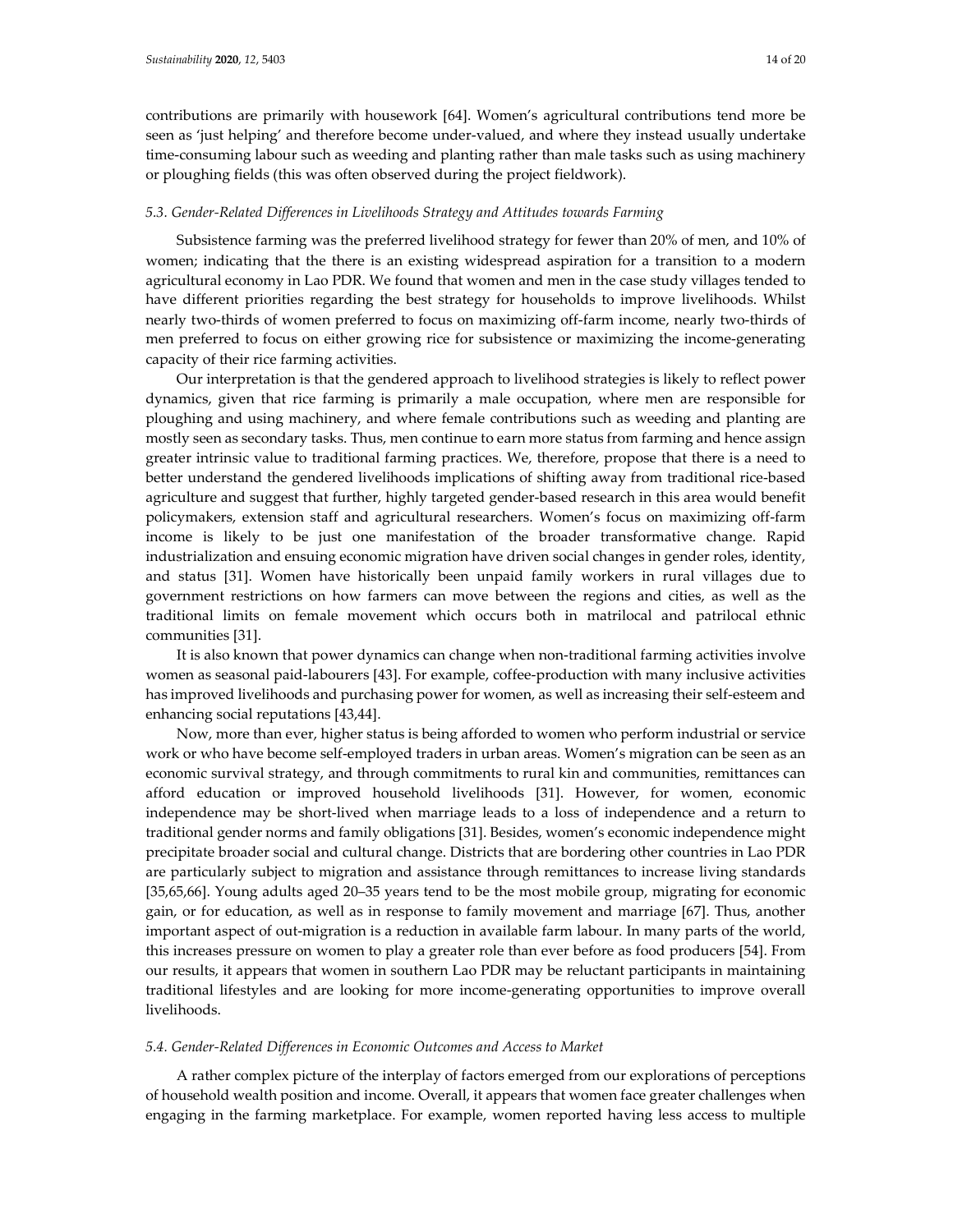buyers when selling rice, yet this was among the most significant factors shown to influence the household income level. On the other hand, women reported greater ability to get the market price. The importance of poor access to multiple buyers when selling rice reflects observations that there is often a monopsonist market in Lao PDR [38]. The insufficient levels of competition combined with government influence mean that traders generally control the price and the market. Self-reported future orientation and attitude towards entrepreneurship also played a role in influencing wealth and income discrepancies. We suggest that valuable insights could be gained from further research into gendered decision-making and attitudes in terms of not only agricultural production and income, but also impacts of other factors on agricultural change. Although a range of factors influences household incomes, there appeared to be a residual 'gender effect', meaning that even after accounting for other factors, there was an unexplained effect that is simply associated with gender. Therefore, if we are to truly understand the dynamics of change, any future studies need to be sensitized to gender factors. Additionally, there is a need for studies that explore barriers (including lack of motivation) for women to engage in the seemingly male-dominated rice markets. If possible, new mechanisms should be developed so that households can more easily access a fair market price for their agricultural products. These mechanisms should be available to all, not just the women and not just the men.

We also note that land ownership, which may be an important factor in other contexts, is unlikely to be as important in Lao PDR. In Laos, the land belongs to the population as a whole, the state administers the resource and the people can access the land-based on certain land-use rights [39].

Another key result in our data was that those with a more entrepreneurial mindset towards rice farming have reported the lowest household incomes, whilst those with a more straightforward goal of feeding the family, reported the highest household incomes. This is an unexpected result, but it aligns with anthropological research in other parts of the world where it has been found that economic pressures have been associated with the adoption of new agricultural practices through positive feedback loops, as exemplified by the 'technology treadmill' described by Luna [68]. The concept of a technology treadmill is also consistent with our field observations and experience. The mechanism of the technology treadmill is that increasing debt associated with the adoption of new technologies leads to the need to increase agricultural outputs which, in turn, leads to labour shortages that can best be addressed by the adoption of new practices [68]. However, easing such financial pressures by increasing agricultural productivity tends to require a further investment which perpetuates the cycle. This cycle of debt and an ever-increasing need to increase productivity through the adoption of new practices is intensified by the transition to a market-based agricultural economy and may be undesirable to both men and women. However, as found in our survey, women may resist more strongly as they place less importance on, and have a less emotional attachment to agricultural lifestyles. Apart from distinctly different livelihood strategies, the technology treadmill may provide a further explanation as to why men and women have different technology adoption profiles. This may also explain why households were often commonly found to prefer remittances and wages to secure their livelihoods rather than investing in new technologies, crops or production methods [33,34]. This was particularly so if there were considerable risks associated with agricultural investments [26,51].

An alternative explanation for this result may be that Lao women farmers are aware of a key role they may play in the agrarian transition, as they seek opportunities to be incorporated in non-farm sectors of the economy, as occurs in Thailand [69] Rather than driven by the technology treadmill, [69] posits that rural households (in Thailand) can combine rural and urban livelihoods, by keeping family farms for subsistence production of rice and goods while taking up opportunities, should they arise, for non-farm work and integrating subsistence and commercial livelihood activities. Similarly, [70] p. 87 sees the family farm in Vietnam as an "adaptive pivot between the past and the future" as rural farmers adapt to changing circumstances, confronted by "transformations in land laws, family dynamics, working opportunities, infrastructure, and education". Peasant farmers continue to have strong ties to their land and balance their kinship responsibilities and relationships with emerging offfarm opportunities [71].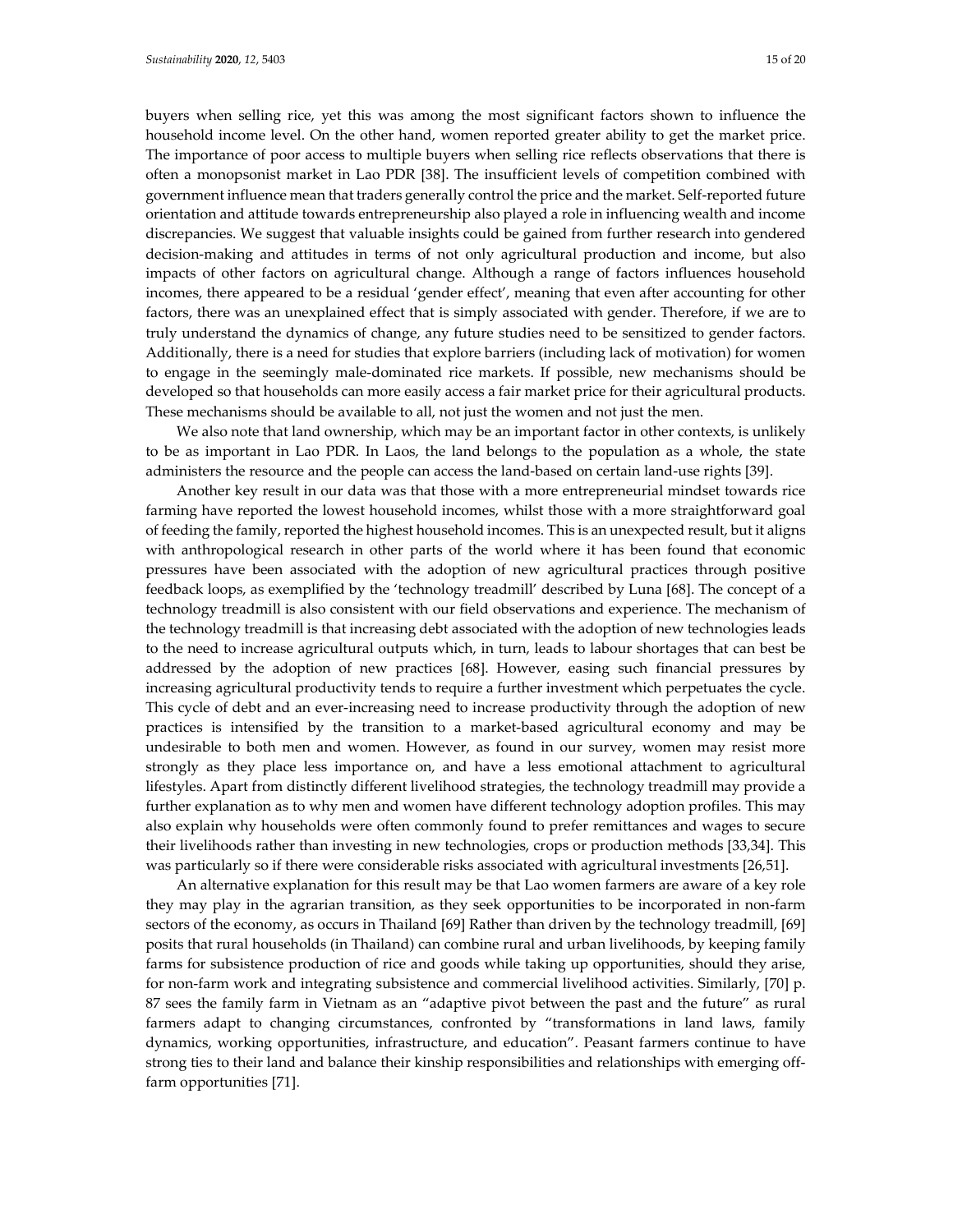#### *5.5. Implications of Our Results for Research and Policy*

The introduction of new technologies may alter and possibly interfere with gender-related power relations. The literature tells us that women may act as gatekeepers within their households to protect their traditional roles and standing in the household [71]. In the context of Lao PDR, if such gatekeeping is present, it may involve a tendency to be protective of female domains and undermine activities that reduce their control over those domains. New technologies may also burden women in a way that detracts from generating alternative income and producing other benefits for the household (negative labour productivity). New technologies introduced through poverty reduction programs may cause suspicion and disillusionment and influence uptake due to inter-cultural responses involving doubts about the intentions of policies and planners involved [72]. Another likely key factor is that women's access to information is confined by low literacy rates. The direct, indirect and opportunity costs to households and different household members, therefore, need be considered, as well as the fact that the decision-maker in the household may or may not consider the interests of other household members. Yet, women and men are making different decisions on their income priorities. Thus, when introducing new technologies, there is a need to be cognizant of the impact on women and other businesses, including more attractive livelihood options. There is an opportunity for researchers and decision-makers to explore how the innovation interacts with other household activities, i.e., to look at households more holistically and with the gender lens. The issue of migration and resulting labour shortages and increased opportunity costs associated with the uptake of new agricultural practices also need comprehensive consideration from a gender perspective. Our findings indicate that men are more attached to farming as a part of their identity. Thus, attention should be given to specific measures to help men cope with the rapid and transformational change in farming systems and practices [73].

## **6. Conclusions**

In the context of agrarian transition amongst smallholder farmers in Southern Lao PDR, this paper explores differences in how women and men embrace new technologies, their preferred farming strategies and their capacity to engage with modern markets. The most important difference relates to livelihood strategies and we found that women tend to focus on off-farm income, whilst men tend to focus on rice-farming. Both men and women adopt new practices at a similar rate, but women tend to abandon technologies more often, and on average female adopters tend to adopt more practices. There are indications that women to a greater extent tend to evaluate the new practices in terms of their potential negative impact on labour productivity or off-farm income opportunities. The marked difference between male and female education and literacy could also very well be a factor in accounting for the different outlooks revealed by our study. Men tend to engage more strongly with rice markets and generally gain more reward from doing so, as they, on average, report higher incomes. The complex reasons for perceptions of lower household incomes by females include having less access to multiple buyers for their produce, having generally lower education levels, a different pattern of future-orientation, a greater openness to change, and focus on different livelihood strategies. However, even after all these factors are accounted for, there is a gender-based effect which shows that women may not have equal opportunity in the primarily male-dominated rice markets. We have shown that the introduction of new technologies influences livelihood strategies and possibly gender-related power relations. We argue that the current changes to agricultural systems and increased commercialisation strongly interact with gender dynamics in the household and, hence, international development agencies and local governments need to be cognizant of the gendered complexities when introducing change. We have presented an exploratory gender study, highlighting several knowledge gaps and complexities associated with the gender implications of agrarian transition.

**Author Contributions:** Conceptualization, M.M. and K.S.A.; methodology, M.M. and K.S.A.; validation, M.M., S.L., K.S.A., A.-D. and P.C.; formal analysis, M.M.; investigation, M.M., S.L., K.S.A., A.-D. and P.C.; resources, K.S.A.; data curation, M.M., S.L., K.S.A., G.G., P.T. and M.T.; writing—original draft preparation, M.M., K.S.A. and S.L.; writing—review and editing, M.M., S.L., K.S.A., and A.-D.; visualization, M.M.; supervision, K.S.A.; project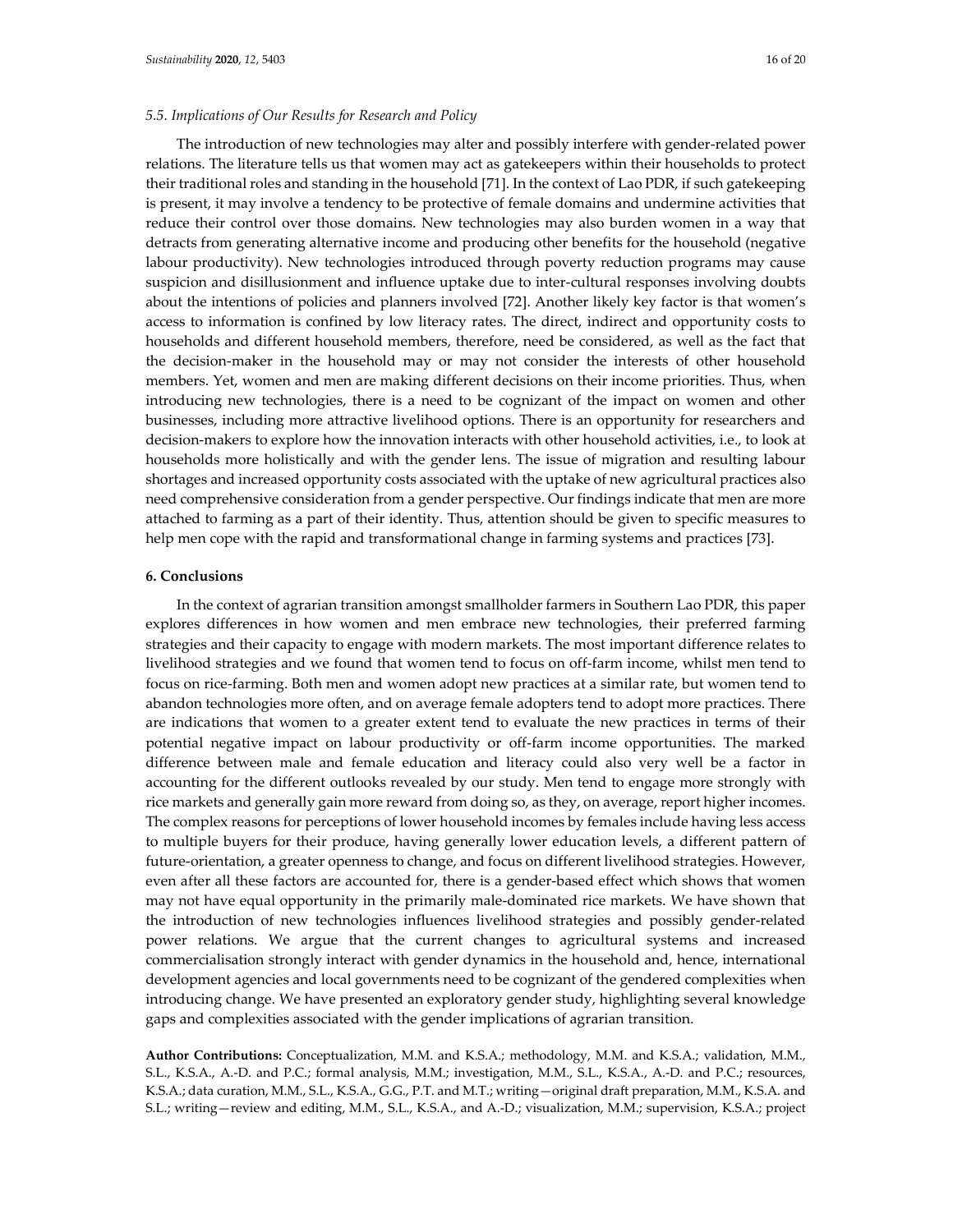administration, K.S.A.; funding acquisition, K.S.A. and M.M. All authors have read and agreed to the published version of the manuscript.

**Funding:** This work was funded by the Australian Centre for International Agricultural Research (ACIAR) [Project no. ASEM/2014/052: 'Smallholder farmer decision-making and technology adoption in southern Lao PDR: opportunities and constraints']. Fieldwork conducted for the study was approved by James Cook University's Human Ethics Research Committee: Approval H6109.

**Conflicts of Interest:** The authors declare no conflict of interest.

# **References**

- 1. Eliste, P.; Santos, N.; Pravongviengkham, P.P. *Lao People's Democratic Republic Rice Policy Study*; IRRI, World Bank: Metro Manila, Philippines, 2012.
- 2. Ministry of Agriculture and Forestry. *Lao Census of Agriculture 2010/11: Analysis of Selected Themes*; Ministry of Agriculture and Forestry: Vientiane, Laos, 2014.
- 3. Alexander , K.; Millar, J.; Lipscombe, N. Sustainable Development in the Uplands of Lao PDR. *Sustain. Dev.*  **2010,** *18*, 62–70.
- 4. Alexander, K.; Case, P.; Jones, M.; Connell, J. Commercialising smallholder agricultural production in Lao People's Democratic Republic. *Dev. Pract.* **2017,** *27*, 965–980.
- 5. Foppes, J. *Fish, Frogs, and Forest Vegetables: Role of Wild Products in Human Nutrition and FOOD Security in Lao PDR*; IUCN: Vientiane, Laos, 2008.
- 6. Baird, I.G.; Barney, K. The Political Ecology of Cross-Sectoral Cumulative Impacts: Modern Landscapes, Large Hydropower Dams and Industrial Tree Pantations in Laos and Cambodia. *J. Peasant Stud.* **2017,** *44*, 769– 795.
- 7. De Koninck, R. The Challenges of the Agrarian Transition in Southeast Asia. *LabourCap. Soc.* **2004**, *37*, 285– 288.
- 8. Castella, J.C. Keynote 1: Agrarian transition and farming system dynamics in the uplands of South-East Asia. In Proceedings of the 3rd International Conference on Conservation Agriculture in Southeast Asia, Hanoi, Vietnam, 10–14 September 2012.
- 9. Cook, S. Structural Change, Growth and Poverty Reduction in Asia: Pathways to Inclusive Development. *Dev. Policy Rev.* **2006,** *6*, 51–80.
- 10. Humphrey, J. Prospects and Challenges for Growth and Poverty Reduction in Asia. *Dev. Policy Rev.* **2006,** *24*, s29–s49.
- 11. Nooteboom, G. In *Agrarian Change and the Governance of Poverty in Southeast Asia*, In Proceedings of the 9th Euroseas Conference*,* Oxford, UK, 16–18 August 2017, University of Oxford: Oxford, UK, 2017.
- 12. Castella, J.C.; Lestrelin, G.; Buchheit, P. Agrarian transition in the northern uplands of Lao PDR: a metaanalysis of changes in landscapes and livelihoods. In Proceedings of the 3rd International Conference on Conservation Agriculture in Southeast Asia, Hanoi, Vietnam, 10–15th December 2012; pp. 40–44.
- 13. Ministry of Agriculture and Forestry. *Agriculture Development Strategy to the Year 2025 and Vision to 2030*; Ministry of Agriculture and Forestry: Vientiane, Lao, 2015.
- 14. Cramb, R.A.; Gray, G.D.; Gummert, M.; Haefele, S.M.; Lefroy, R.D.B.; Newby, J.C.; Stür, W.; Warr, P. *Trajectories of Rice-Based Farming Systems in Mainland Southeast Asia.*; Australian Centre for International Agricultural Research; Canberra, Australia, 2015; ACIAR Monograph No. 177.
- 15. Cramb, R. *White Gold: The Commercialisation of Rice Farming in the Lower Mekong Basin*; Palgrave Macmillan: London, UK, 2020.
- 16. Stür, W.; Gray, G.D. *Review of Rice-Based Farming Systems in Mainland Southeast Asia Working Paper 3. Livestock in Smallholder Farming Systems of Mainland Southeast Asia*; University of Queensland Australia and International Centre for Tropical Agriculture (CIAT): Hanoi, Vietnam, 2014.
- 17. Vote, C.; Newby, J.; Phouyyavong, K.; Inthavong, T.; Eberbach, P. Trends and perceptions of rural household groundwater use and the implications for smallholder agriculture in rain-fed Southern Laos. *Int. J. Water Resour. Dev.* **2015,** *31*, 558–574
- 18. WB (World Bank)*;* IRRI (International Rice Research Institute). *Lao People's Democratic Republic Rice Policy Study*; Ministry of Agriculture and Forestry of the Lao People's Democratic Republic: Vientiane, Lao PDR, 2012.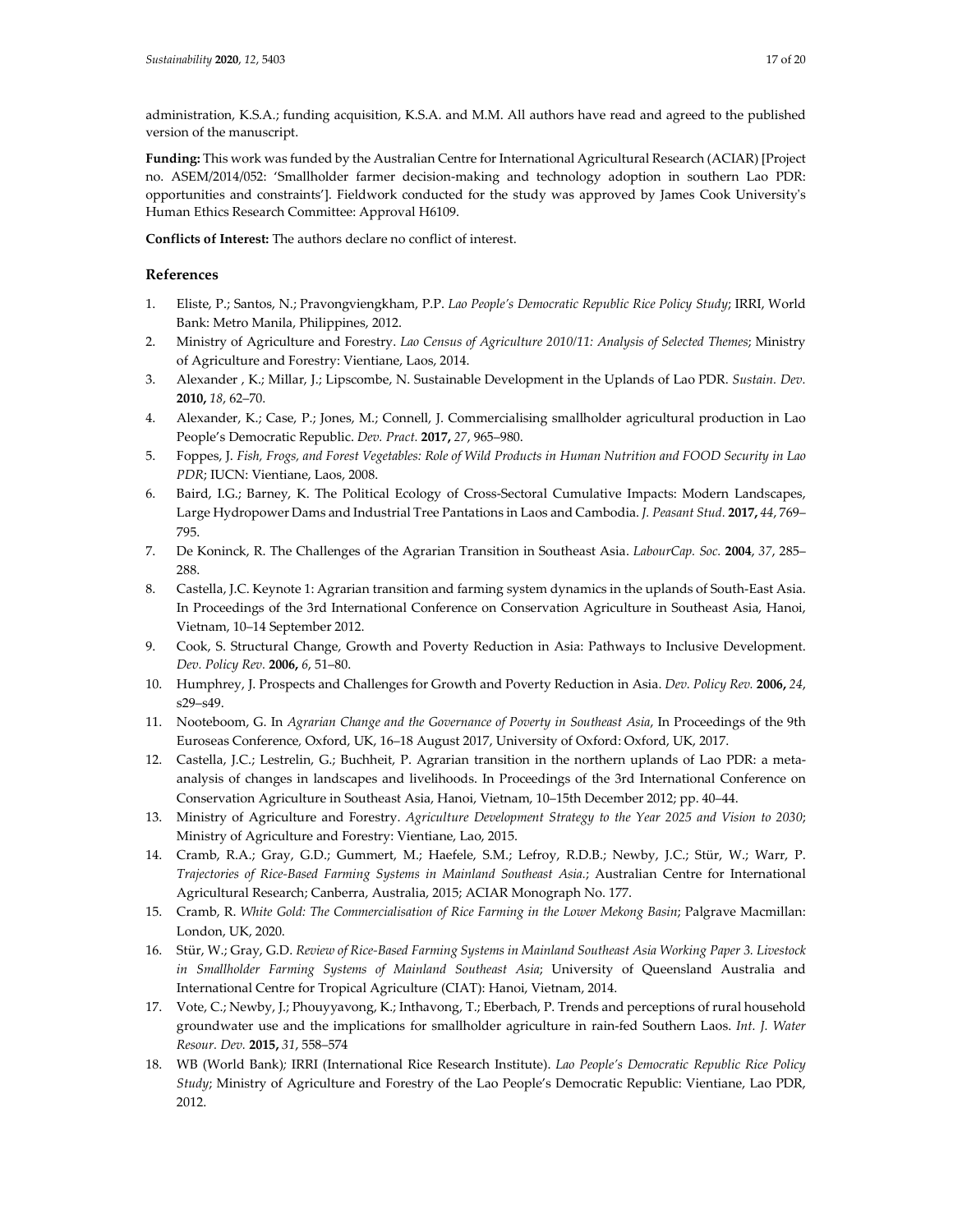- 19. Clarke, E.; Jackson, T.M.; Keoka, K.; Phimphachanvongsod, V.; Sengxua, P.; Simali, P.; Wade, L.J. Insights into adoption of farming practices through multiple lenses: an innovation systems approach. *Dev. Pract.* **2018,** *28,* 1–16.
- 20. Moglia, M.; Alexander , K.; Thephavanh, M.; Thammavong, P.; Sodahak, V.; Khounsy, B.; Vorlasan, S.; Larson, S.; Connell, J.; Case, P. A Bayesian Network model to explore practice change by smallholder rice farmers in Lao PDR. *Agric. Syst.* **2018**, *164*, 84–94.
- 21. Philp, J.N.M.; Vance, W.; Bell, R.W.; Chhay, T.; Boyd, D.; Phimphachanhvongsod, V.; Denton, M.D. Forage options to sustainably intensify smallholder farming systems on tropical sandy soils. A review. *Agron. Sustain. Dev.* **2019**, *39*, 30.
- 22. Bieri, S. New ruralities-Old gender dynamics? A reflection on high-value crop agriculture in teh light of the femenisation debates. *Geogr. Helv.* **2014**, *69*, 281–290.
- 23. Razavi, S. *The Genedered Impacts of Liberalization*; Routledge; UNRISD Research in Gender and Development: New York, NY, USA; London, UK, 2009.
- 24. Arnst, R. Donors, Development and the Decline of Lao Civil Society. *New Mandala* **2014**.
- 25. FAO. *Country Gender Assessment of Agriculture and the Rural Sector in Lao PDR*; FAO Regional Office for Asia and the Pacific Food and Agriculture Organization of the United Nations: Vientiane, Laos, 2018.
- 26. Alexander, K.S.; Greenhalgh, G.; Moglia, M.; Thephavanh, M.; Sinavong, P.; Larson, S.; Jovanovic, T.; Case, P. What is technology adoption? Exploring the agricultural research value chain for smallholder farmers in Lao PDR. *Agric. Hum. Values* **2020,** *37*, 17–32.
- 27. Greenhalgh, G.; Moglia, M.; Alexander, K.; Jovanovic, T.; Sacklokham, S.; Khounsy, B.; Thaphavanh, M.; Inthavong, T.; Vorlasane, S.; Khampaseut, M. *Smallholder Farmer Decision-Making and Technology Adoption in Southern Lao PDR: Opportunities and Constraints. Activity 1.1: Farmer Perception Survey;* ACIAR: Canberra, ACT, Australia, 2017.
- 28. Akter, S.; Rutsaert, P.; Luis, J.; Htwe, N.M.; San, S.S.; Raharjo, B.; Pustika, A., Women's empowerment and gender equity in agriculture: A different perspective from Southeast Asia. *Food Policy* **2017**, *69*, 270–279.
- 29. East Asia Forum. Gender and sexuality in Asia today. In Economics, Politics and Public Policy in East Asia and the Pacific; *East Asia Forum* **2016**.
- 30. Mishra, A.K.; Khanal, A.R.; Mohanty, S. Gender differentials in farming efficiency and profits: The case of rice production in the Philippines. *Land Use Policy* **2017,** *63*, 461–469.
- 31. Phouxay, K.; Tollefsen, A. Rural–Urban Migration, Economic Transition, and Status of Female Industrial Workers in Lao PDR. *Popul. Space Place* **2011**, *17*, 421–434.
- 32. Phimphanthavong, H. Economic Reform and Regional Development of Laos. *Mod. Econ.* **2012,** *3*, 179–186.
- 33. Manivong, V.; Cramb, R.; Newby, J. Rice and Remittances: Crop Intensification Versus Labour Migration in Southern Laos. *Hum. Ecol.* **2014,** *42*, 367–379.
- 34. Manivong, V.; Cramb, R.; Newby, J., Rice and Remittances. The Impact of Labour Migration on Rice Intensification in Southern Laos. In Proceedings of the 56th AARES Annual Conference, Fremantle, Australia, 7–10 February 2012; Australian Agricultural & Resource Economics: Fremantle, Australia, 2012.
- 35. Rigg, J. Moving lives: migration and livelihoods in the Lao PDR. *Popul. Space Place* **2007***, 13*, 163–178.
- 36. Rigg, J. *Unplanned Development: Tracking Change in South-East Asia*; Zed Books: London, UK, 2012.
- 37. Mekong Commons. Migrant workers from Laos: Benefits tempered with high risks. Available online: http://www.mekongcommons.org/migrant-workers-laos-benefits-tempered-risks (accessed on 2 July 2020).
- 38. Alexander, K.S. *Agricultural Change in Lao PDR: Pragmatism in the Face of Adversity*; Charles Sturt University: Albury-Wodonga, Australia, 2007.
- 39. Ducourtieux, O.; Laffort, J,-R.; Sacklokham, S. Land Policy and Farming Practices in Laos. *Dev. Chang.* **2005,** *36*, 499–526.
- 40. Kabeer, N. *Women's Economic Empowerment and Inclusive Growth: Labour Markets and Enterprise Development*; Department for International Development (DFID): London, UK, 2005.
- 41. Nazneen, S. *Rural Livelihoods and Gender*; 2010; UNDP: New York, United States; pp. 1–62.
- 42. United Nations. *Country Analysis Report: Lao PDR Analysis to Inform the Lao People's Democratic Republic–United Nations Partnership Framework (2017–2021)*; United Nations: Vientiane, Laos, 2015.
- 43. Sengphachanh, M. *Women's Participation in Value Chain of Coffee Production in Southern of Lao PDR*; National University of Laos: Vientiane, Laos, 2018.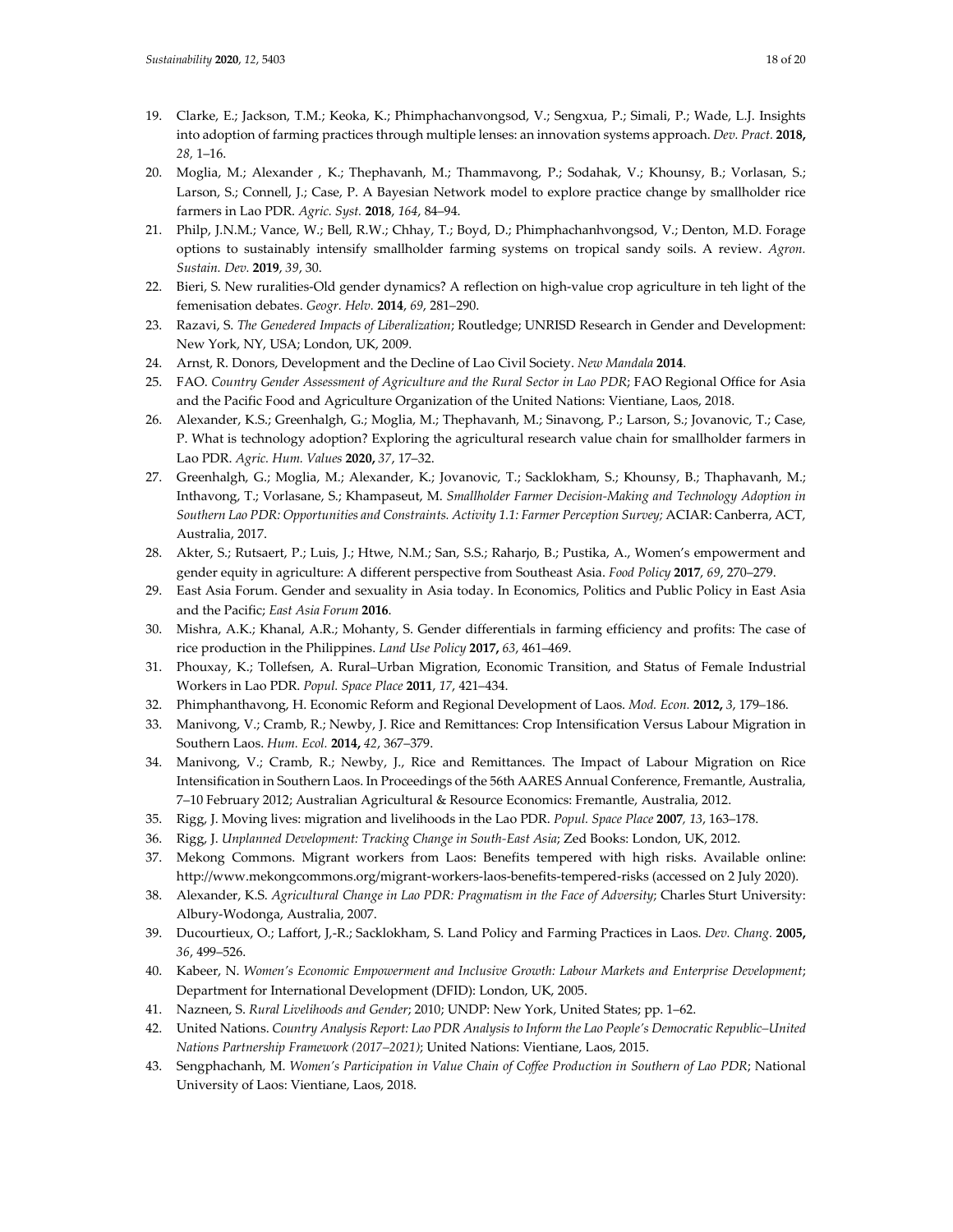- 44. Sengphachanh, S. *Coffee Plantation for Export affects to the Change of Gender Status at Lak 35 Village, Pakxong District, Champasack Province*; National University of Laos: Vientiane, Laos, 2017.
- 45. Rao, E.K. Role of Women in Agriculture: A Micro Level Study. *J. Glob. Econ.* **2006**, 107–118.
- 46. Petesch, P.; Badstue, L.= Gender Norms and Poverty Dynamics in 32 Villages of South Asia. *Int. J. Commun. Well Being* **2019**.
- 47. SIDA. *National Gender Profile of Agricultural Households, Lao PDR 2010. Report Based on the Lao Expenditure and Consumptrion Surveys, National Agricultural Census and the National Population Census*; SIDA: Stockholm, Sweden*,* 2010.
- 48. Alexander, K.; Larson, S. *Smallholder Farmer Decision-Making and Technology Adoption in Southern Lao PDR: Opportunities and Constraints. Activity 1.5: Stakeholders PERCEPTIONS. Report for ACIAR ASEM/2014/052 project 'Smallholder Farmer Decision-Making and Technology Adoption in Southern Laos: Opportunities and Constraints*; ACIAR: Canberra, ACT, Australia, 2016.
- 49. Alexander, K.; Larson, S.; Moglia, M.; Greenhalgh; Case, P.; Perez, P.; Jovanovic, T.; Giger-Dray, A. *Smallholder Farmer Decision-Making and Technology Adoption in Southern Lao PDR: A Synthesis of Findings* ACIAR: Canberra, ACT, Australia:, 2017.
- 50. Larson, S.; Alexander , K. *Smallholder Farmer Decision-Making and Technology Adoption in Southern Lao PDR: Opportunities and Constraints. Activity 1.4 Summary of the Secondary Livelihoods and Economic Data. Report for ACIAR ASEM/2014/052 project 'Smallholder FARMER decision-Making and Technology Adoption in Southern Laos: OPPORTUNITIES and constraints'*; ACIAR: Canberra, ACT, Australia, 2016.
- 51. Alexander, K.; Parry, L.; Thammavong, P.; Sacklokham, S.; Pasouvang, S.; Connell, J.; Jovanovic, T.; Moglia, M.; Larson, S.; Case, P. Rice farming systems in Southern Lao PDR: Interpreting farmers' agricultural production decisions using Q methodology. *Agric. Syst.* **2018,** *160*, 1–10.
- 52. Dray, A.; Perez, P.; Larson, S.; Moglia, M.; Alexander , K. Using serious games to explore gender differences in smallholder decisions to adopt new farming practices: example of white rice production in Lao PDR. *Sustainability* **2020**, (Forthcoming).
- 53. Greenhalgh, G.; Alexander, K.S.; Larson, S.; Thammavong, P.; Sacklohkham, S.; Thephavanh, M.; Sinavong, P.; Moglia, M.; Perez, P.; Case, P. Transdisciplinary agricultural research in Lao PDR. *J. Rural Stud.* **2019**, *72*, 216–227.
- 54. De Schutter, O. The agrarian transition and the 'feminization' of agriculture. In *Food Sovereignty: A Critical Dialogue, International Conference*, Yale University: New Haven, CT, USA, 2013.
- 55. Rogers, E.M. *Diffusion of Innovations,* 5th ed.; Free Press: New York, NY, USA, 2003.
- 56. Feder, G.; Just, R.E.; Zilberman, D. Adoption of Agricultural Innovations in Developing Countries: A survey. *Econ. Dev. Cult. Chang.* **1985,** *33*, 255–298.
- 57. Marra, M.; Pannell, D.J.; Ghadim, A.A. The economics of risk, uncertainty and learning in the adoption of new agricultural technologies: where are we on the learning curve? *Agric. Syst.* **2003,** *75*, 215–234.
- 58. Sattler, C.; Nagel, U.J. Factors affecting farmers' acceptance of conservation measures—A case study from north-eastern Germany. *Land Use Policy* **2010**, *27*, 70–77.
- 59. Reimer, A.P.; Thompson, A.W.; Prokopy, L.S. The multi-dimensional nature of environmental attitudes among farmers in Indiana: implications for conservation adoption. *Agric Hum Values* **2012**, 29–40.
- 60. Kotter, J.P. *Leading Change*; Harvard Business School Press: Boston, MA, USA, 1996.
- 61. Rafferty, A.E.; Jimmieson, N.L.; Armenakis, A.A., Change Readiness: A Multilevel Review. *J. Manag.* **2013,**  *39*, 110–135.
- 62. Struckman, C.K.; Yammarino, F.J. Organizational Change: A Categorization Scheme and Response Model with Readiness Factors. In *Research in Organizational Change and Development,* Woodman, R., Pasmore, W., Shani, A.B., Eds.; Emerald Group Publishing Limited: Bingley, UK, 2003; Volume 14, pp*.* 1–50
- 63. Dray, A.; Cornioley, T.; Larson, S.; Perez, P.; Thammavong, P.; Thephavanh, M.; Sinavong, P.; Alexander, K. Using serious games to understand gender differences in smallholder agricultural production decisions in Lao PDR. *Sustainability* **2020**.
- 64. Mudege, N.N.; Mdege, N.; Abidin, P.E.; Bhatasara, S. The role of gender norms in access to agricultural training in Chikwawa and Phalombe, Malawi. *Gend. Place Cult.* **2017,** *24*, 1689–1710.
- 65. Andriesse, E.; Phommalath, A. Provincial Poverty Dynamics in Lao PDR: A Case Study of Savannakhet. *J. Curr. Southeast Asian Aff.* **2012**, *3*, 3–27.